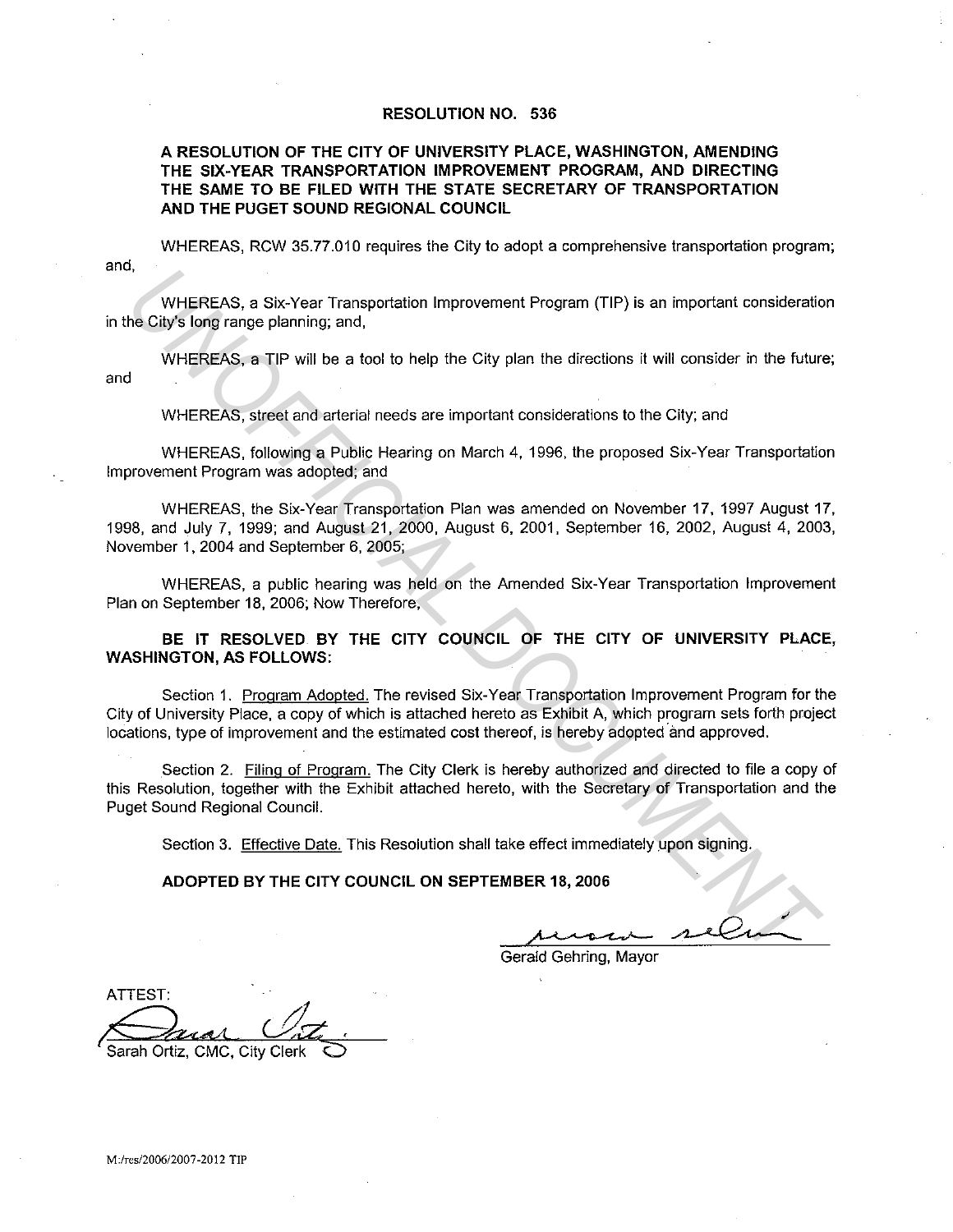# City of University Place, Wa. 6 YEAR TRANSPORTATION IMPROVEMENT PLAN 2005 - 2010<br>**INDEX**

|                |                | Rage#   Lioject#   Listen   Lioject Name   Lioject Name   Lioject Name   Lioject Name   Lioject Name | <b>Experience of Project Limits</b>                              |
|----------------|----------------|------------------------------------------------------------------------------------------------------|------------------------------------------------------------------|
| 1              | 1              | Bridgeport Way Phase 3/4                                                                             | City limits to Cirque Drive W.                                   |
| $\mathbf{1}$   | $\overline{2}$ | Bridgeport Way W. Phase 5                                                                            | 19th Street W. to 27th Street W.                                 |
| 1              | 3              | 27th Street W - Phase 1                                                                              | Grandview Drive to Bridgeport Way                                |
| $\mathbf{1}$   | 4              | 67th Avenue                                                                                          | Regents Bivd. To 19th Street                                     |
| 1              | 5              | 27th Street - Phase 2                                                                                | Bridgeport Way to 67th Ave/Mildred                               |
|                | 6              | Cirque Drive - Phase 2C                                                                              | Sunset Drive to 67th Avenue                                      |
| 1              | 7              | Cirque Drive - Phase 3                                                                               | 67th Avenue to Orchard Street                                    |
| $\overline{2}$ | 8              | 44th Street W                                                                                        | Bridgeport Way to 67th Avenue                                    |
| 2              | 9              | Alameda North                                                                                        | Cirque Drive W. to 40th St. W. (North extension)                 |
| $\overline{c}$ | 10             | 67th Avenue                                                                                          | Bridgeport Way to Regents Blvd.                                  |
| 2              | 11             | 40th Street                                                                                          | Bridgeport Way to 67th Avenue                                    |
| $\mathfrak{p}$ | 12             | Grandview Drive - Phase 5                                                                            | 27th Street to 19th Street                                       |
| $\overline{2}$ | 13             | Alameda Connection (south)                                                                           | From current southern terminus to 67th Ave. W. (South extension) |
| $\overline{2}$ | 14             | Chambers Creek Road/Chambers Lane                                                                    | 64th Street to Bridgeport Way                                    |
| 3              | 15             | Drexler Drive North                                                                                  | 37th Street to 35th Street                                       |
| 3              | 16             | Cirque Drive Phase 4                                                                                 | Grandview Drive to Sunset Drive                                  |
| 3              | 17             | Sunset Drive Traffic Calming                                                                         | Cirque Drive to 19th Street                                      |
| 3              | 18             | Chambers Creek Road "B" (lower)                                                                      | Chambers Bay Bridge to 64th Street                               |
| 3              | 19             | Larson Lane North                                                                                    | 40th Street vic. to 35th Street                                  |
| 3              | 20             | 40th Street                                                                                          | Grandview Drive to Bridgeport Way                                |
| 3              | 21             | <b>Sunset Drive</b>                                                                                  | Cirque Drive to 19th Street                                      |
| 4              | 22             | Elwood Drive                                                                                         | 29th Street to 27th Street                                       |
| 4              | 23             | 35th Street - Phase 1                                                                                | Grandview Drive to Bridgeport Way                                |
| 4              | 24             | 35th Street - Phase 2                                                                                | Drexler Drive to 67th Avenue                                     |
| 4              | 25             | <b>Beckonridge Drive</b>                                                                             | Grandview Drive to Cirque Drive                                  |
| 4              | 26             | Lemmons Beach/31st Street/Parkway                                                                    | 31st Street to Terminus                                          |
| 4              | 27             | 44th Street                                                                                          | Elwood Drive to Bridgeport Way                                   |
| 4              | 28             | 27th Street                                                                                          | Day Island Bridge to Grandview Drive                             |
| 4              | 29             | Chambers Creek Road "C"                                                                              | Chambers Lane to Bridgeport Way                                  |
| 5              | 30             | 54th Street                                                                                          | 79th Avenue to Bridgeport Way                                    |
| 5              | 31             | Elwood Drive                                                                                         | Cirque Drive to 40th Street                                      |
| 5              | 32             | Neighborhood Improvements                                                                            | Various Locations                                                |
| 5              | 33             | Street Overlay Program                                                                               | Various Locations                                                |
| 5              | 34             | 37th Street Connection                                                                               | Sunset Drive to 7900 Block                                       |
| 5              | 35             | 57th Avenue Connection                                                                               | Cirque Drive to 5800 Block                                       |
| 6              | 36             | <b>Drexler Drive South</b>                                                                           | 40th Street to 42nd Street                                       |
| 6              | 37             | Larson Lane South                                                                                    | 40th Street to 42nd Street                                       |
| 6              | 38             | 42nd Street                                                                                          | Drexler Drive to Larson Lane                                     |
| 6              | 39             | Mall Drive                                                                                           | Drexler Drive to Larson Lane                                     |
| 6              | 40             | Bridgeport Way/35th Town Center Enhancements                                                         | 40th Street to 35th Street/Bridgeport Way to Drexler Drive       |

 $\blacksquare$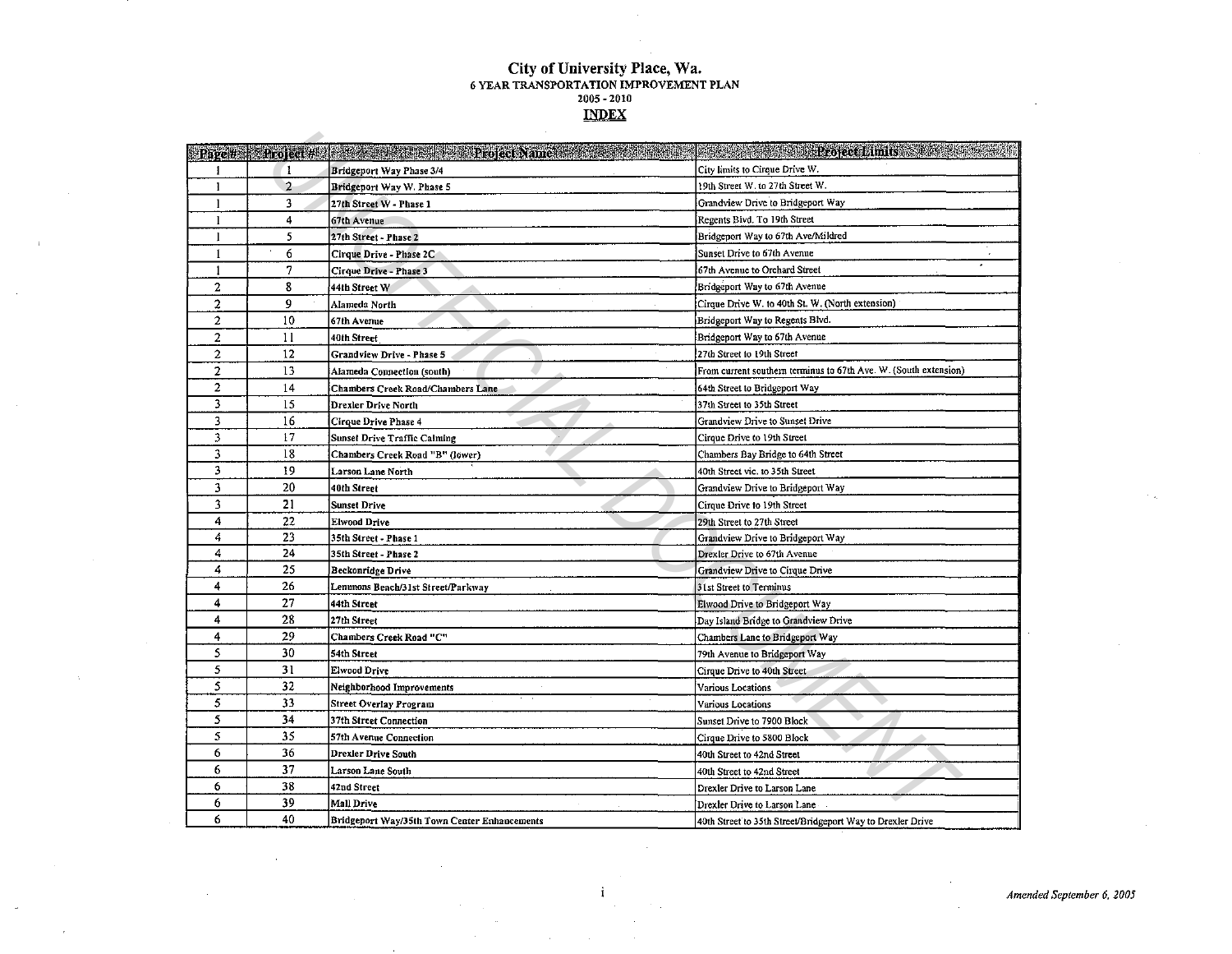#### PSRC Puget Sound Regional Council MPO:

CITY OF UNIVERSITY PLACE Agency:

County: Pierce County

#### City of University Place, WA. Six-Year Transportation Plan 2007-2012

Resolution Number:

#### Improvement Type: 01-New Construction; 05-Minor Widening; 06-Other Enhancements; 07-Resurfacing; 12-Safety/Traffic Ops; 32-Non Motor Vehicle Utilities Legend:G-Gas, C -Cable TV, P-Power, S-Sewer, T-Telephone, W-Water, O-Other

|                      |                       | Functional Classification: 00 - No Class; 14 - Major; 16 - Minor; 17 - Collector; 19 - Local |                     |                   |                      |               |                      |                     | (Project Costs in 200z6 Dollars X 1000) |                |                |                    |                        |                                         |                         |                      |                      |
|----------------------|-----------------------|----------------------------------------------------------------------------------------------|---------------------|-------------------|----------------------|---------------|----------------------|---------------------|-----------------------------------------|----------------|----------------|--------------------|------------------------|-----------------------------------------|-------------------------|----------------------|----------------------|
|                      |                       |                                                                                              |                     |                   |                      |               |                      |                     | Phase Data                              |                |                |                    |                        | Expenditure Schedule (Local Agency Use) |                         |                      |                      |
| Functional<br>Class. | Fund<br><b>Status</b> | <b>Project Identification</b>                                                                | Improvement<br>Type | Length<br>(miles) | <b>Utility Codes</b> | Start<br>Date | Federal<br>Fund Code | FF Cost by<br>Phase | State Fund<br>Code                      | State<br>Funds | Local<br>Funds | Total              |                        | 1st<br>2007                             | $2$ ad<br>2008          | 3rd<br>2009          | 4th-6th<br>2010-2012 |
|                      |                       |                                                                                              |                     |                   |                      |               |                      |                     |                                         |                |                |                    |                        |                                         |                         |                      |                      |
|                      |                       | 1 - Bridgeport Way Phase 3/4                                                                 |                     |                   |                      |               |                      |                     |                                         |                |                |                    |                        |                                         |                         |                      |                      |
| 14                   | F/P                   | City of University Place                                                                     | 06                  | 1.477             | <b>GCPSTW</b>        | PE / 07       | F                    | 346                 |                                         |                | 54             | 400                | PE                     | 160                                     | 160                     | 80                   | $\theta$             |
|                      |                       | South Cty Limits to Cirque Drive W.                                                          |                     |                   |                      | RW / 07       | F/P                  | 990                 | $\mathbf{P}$                            | 220            | 160            | 1,370              | RW                     | 700                                     | 450                     | 220                  | $\theta$             |
|                      |                       |                                                                                              |                     |                   |                      | CN / 07       | F/P                  | 9,000               | P                                       | 3,300          | 2,200          | 14.500             | <b>CN</b>              | 2,500                                   | $\pmb{0}$               | 2,900                | 9,100                |
|                      |                       | * Construct concrete curb, gutter and sidewalk on both sides of the street.                  |                     |                   |                      |               |                      |                     |                                         |                |                |                    | Total                  | 3,360                                   | 610                     | 3 200                | 9.100                |
|                      |                       | Include bicycle lanes, storm drainage, and street lighting.                                  |                     |                   |                      |               |                      |                     |                                         |                |                |                    |                        |                                         |                         |                      |                      |
|                      |                       |                                                                                              |                     |                   | PROJECT TOTAL        |               |                      | 10,336              |                                         | 3,520          | 2.414          | 16.270             |                        |                                         |                         |                      |                      |
|                      |                       |                                                                                              |                     |                   |                      |               |                      |                     |                                         |                |                |                    |                        |                                         |                         |                      |                      |
|                      |                       | 2 - Bridgeport Way W. Phase 5                                                                |                     |                   |                      |               |                      |                     |                                         |                |                |                    |                        |                                         |                         |                      |                      |
| 14                   | P                     | City of University Place                                                                     | 06                  | 0.511             | GCPSTW               | PE / 12       |                      | 320                 |                                         | 120            | 55             | 495                | PF                     | Ð                                       | $\theta$                | 110                  | 495                  |
|                      |                       | 19th Street W. to 27th Street W.                                                             |                     |                   |                      | RW/12         | P                    | 450                 |                                         | 330            | 120            | 900                | $\mathbf{R}\mathbf{W}$ | $\Omega$<br>$\Omega$                    | $\theta$<br>$\mathbf 0$ | $\theta$<br>$\theta$ | 900                  |
|                      |                       |                                                                                              |                     |                   |                      | CN /12        | P                    | 2,200               |                                         | 1,200          | 440            | 3,340              | CN                     | 0                                       | $\theta$                | 110                  | 3,840                |
|                      |                       | * Construct concrete curb, gutter and sidewalk on both sides of the street.                  |                     |                   |                      |               |                      |                     |                                         |                |                |                    | Total                  |                                         |                         |                      | 5,235                |
|                      |                       | Include bicycle lanes, storm drainage, and street lighting and undergrounding.               |                     |                   |                      |               |                      | 2,970               |                                         | 1,650          | 615            | 5,235              |                        |                                         |                         |                      |                      |
|                      |                       |                                                                                              |                     |                   | PROJECT TOTAL        |               |                      |                     |                                         |                |                |                    |                        |                                         |                         |                      |                      |
|                      |                       | 3 - 27th Street W - Phase 1                                                                  |                     |                   |                      |               |                      |                     |                                         |                |                |                    |                        |                                         |                         |                      |                      |
| 16                   | Þ                     | City of University Place                                                                     | 06                  | 0.625             | GCPSTW PE/12         |               |                      |                     |                                         |                | 140            | 140                | PE.                    | n                                       |                         |                      | 130                  |
|                      |                       | Grandview Drive to Bridgeport Way                                                            |                     |                   |                      | RW/           |                      |                     |                                         |                |                | $\mathbf{0}$       | <b>RW</b>              | $\bf{0}$                                | $\Omega$                |                      | $\bf{0}$             |
|                      |                       |                                                                                              |                     |                   |                      | CN/L          |                      |                     |                                         |                |                |                    | <b>CN</b>              | $\boldsymbol{0}$                        | $\mathbf{0}$            | $\theta$             | $\theta$             |
|                      |                       | * Construct concrete curb, gutter, bicycle lanes and sidewalk on both sides of the street.   |                     |                   |                      |               |                      |                     |                                         |                |                |                    | Total                  | $\theta$                                | $\Omega$                | $\Omega$             | 130                  |
|                      |                       | Include bicycle lanes, storm drainage, street lighting and undergrounding.                   |                     |                   |                      |               |                      |                     |                                         |                |                |                    |                        |                                         |                         |                      |                      |
|                      |                       |                                                                                              |                     |                   | PROJECT TOTAL        |               |                      | $\mathbf{0}$        |                                         | $\Omega$       | 140            | 140                |                        |                                         |                         |                      |                      |
|                      |                       |                                                                                              |                     |                   |                      |               |                      |                     |                                         |                |                |                    |                        |                                         |                         |                      |                      |
|                      |                       | 4 - 67th Avenue                                                                              |                     |                   |                      |               |                      |                     |                                         |                |                |                    |                        |                                         |                         |                      |                      |
| 16                   | P                     | City of University Place                                                                     |                     |                   | <b>GCPSTW</b>        | PE / 10       |                      |                     |                                         |                | 220            | 220                | PE                     | Ð                                       |                         |                      | 220                  |
|                      |                       | Regents Blvd. To 19th Street                                                                 | 12                  | 0,341             |                      | RW / 10       |                      |                     |                                         |                | 770            | 770                | RW                     | $\theta$                                | $\mathbf{a}$            | $\Omega$             | 770                  |
|                      |                       |                                                                                              |                     |                   |                      | CN / 10       |                      |                     |                                         |                | 2.600          | 2,600              | lcN.                   | $\Omega$                                | $\bf{0}$                | $\Omega$             | 2,600                |
|                      |                       | * Construct concrete curb, gutter and sidewalk on both sides of the street.                  |                     |                   |                      |               |                      |                     |                                         |                |                |                    | Total                  | $\theta$                                | $\mathbf{0}$            | $\theta$             | 3,590                |
|                      |                       | Include bicycle lanes, left turn lane, storm drainage, and street lighting.                  |                     |                   |                      |               |                      |                     |                                         |                |                |                    |                        |                                         |                         |                      |                      |
|                      |                       |                                                                                              |                     |                   | PROJECT TOTAL        |               |                      | $\Omega$            |                                         | $\mathbf 0$    | 3,590          | 3,590              |                        |                                         |                         |                      |                      |
|                      |                       |                                                                                              |                     |                   |                      |               |                      |                     |                                         |                |                |                    |                        |                                         |                         |                      |                      |
|                      |                       | 5 - 27th Street - Phase 2                                                                    |                     |                   |                      |               |                      |                     |                                         |                |                |                    |                        |                                         |                         |                      |                      |
| 14                   | P                     | City of University Place                                                                     | 06                  | 0.800             | <b>GCPSTW</b>        | PE / 12       |                      |                     |                                         |                | 130            | 130                | PE                     | n                                       |                         |                      | 130                  |
|                      |                       | Bridgeport Way to 67th Ave/Mildred                                                           |                     |                   |                      | RW / 12       |                      |                     |                                         |                | 165            | 165                | RW                     | $\Omega$                                | $\bf{0}$                | $\Omega$             | 165                  |
|                      |                       |                                                                                              |                     |                   |                      | CN/           |                      |                     |                                         |                |                | $\pmb{\mathrm{o}}$ | <b>CN</b>              | $\theta$                                | $\bf{0}$                | $\Omega$             | $\theta$             |
|                      |                       | *Construction of sidewalks, curb, gutter and bicycle lanes on both sides of street.          |                     |                   |                      |               |                      |                     |                                         |                |                |                    | Total                  | $\Omega$                                | $\Omega$                | $\Omega$             | 295                  |
|                      |                       |                                                                                              |                     |                   |                      |               |                      | $\theta$            |                                         | $\Omega$       | 295            |                    |                        |                                         |                         |                      |                      |
|                      |                       |                                                                                              |                     |                   | PROJECT TOTAL        |               |                      |                     |                                         |                |                | 295                |                        |                                         |                         |                      |                      |
|                      |                       | 6 - Cirque Drive - Phase 2C                                                                  |                     |                   |                      |               |                      |                     |                                         |                |                |                    |                        |                                         |                         |                      |                      |
| 14                   | Þ                     | City of University Place                                                                     | 06                  | 0.947             | <b>GCPSTW</b>        | PE / 11       |                      |                     |                                         |                | 50             | 50                 | PE                     | $\Omega$                                |                         |                      | 50                   |
|                      |                       | Sunset Drive to 67th Ave                                                                     |                     |                   |                      | RW/11         |                      |                     |                                         |                | 15             | 15                 | <b>RW</b>              | $\theta$                                | $\boldsymbol{\theta}$   | $\Omega$             | 15 <sub>1</sub>      |
|                      |                       |                                                                                              |                     |                   |                      | CN / 11       |                      |                     |                                         |                | 560            | 560                | CN                     | $\theta$                                | $\theta$                | $\Omega$             | 560                  |
|                      |                       | Curb & gutter, bike lane, sidewalk on north side.                                            |                     |                   |                      |               |                      |                     |                                         |                |                |                    | Total                  | $\Omega$                                | $\Omega$                | Ð                    | 625                  |
|                      |                       |                                                                                              |                     |                   |                      |               |                      |                     |                                         |                |                |                    |                        |                                         |                         |                      |                      |
|                      |                       |                                                                                              |                     |                   | PROJECT TOTAL        |               |                      | $\Omega$            |                                         | 0              | 625            | 625                |                        |                                         |                         |                      |                      |
|                      |                       |                                                                                              |                     |                   |                      |               |                      |                     |                                         |                |                |                    |                        |                                         |                         |                      |                      |
|                      |                       | 7 - Cirque Drive - Phase 3                                                                   |                     |                   |                      |               |                      |                     |                                         |                |                |                    |                        |                                         |                         |                      |                      |
| 14                   | P                     | City of University Place                                                                     | 06                  | 1.098             | <b>GCPSTW</b>        | PE / 11       |                      |                     |                                         |                | 150            | 150                | PE                     | $\Omega$                                |                         |                      | 150                  |
|                      |                       | 67th Avenue to Orchard Street                                                                |                     |                   |                      | RW/11         |                      |                     |                                         |                | 80             | 80                 | RW                     | $\Omega$                                | Ó                       | $\theta$             | 80                   |
|                      |                       |                                                                                              |                     |                   |                      | CN / 12       |                      |                     |                                         |                | 2,750          | 2,750              | <b>CN</b>              | $\Omega$                                | 0                       | $\boldsymbol{0}$     | 2,750                |
|                      |                       | * Construct curbs, gutters, sidewalk and bike lane one side.                                 |                     |                   |                      |               |                      |                     |                                         |                |                |                    | <b>Total</b>           | $\Omega$                                | ۵                       | $\Omega$             | 2,980                |
|                      |                       |                                                                                              |                     |                   |                      |               |                      |                     |                                         |                |                |                    |                        |                                         |                         |                      |                      |
|                      |                       |                                                                                              |                     |                   | PROJECT TOTAL        |               |                      | $\theta$            |                                         | $\mathbf{a}$   | 2.980          | 2.980              |                        |                                         |                         |                      |                      |

#### Funding: F-Secured; S-Subject to Selection; P-Planning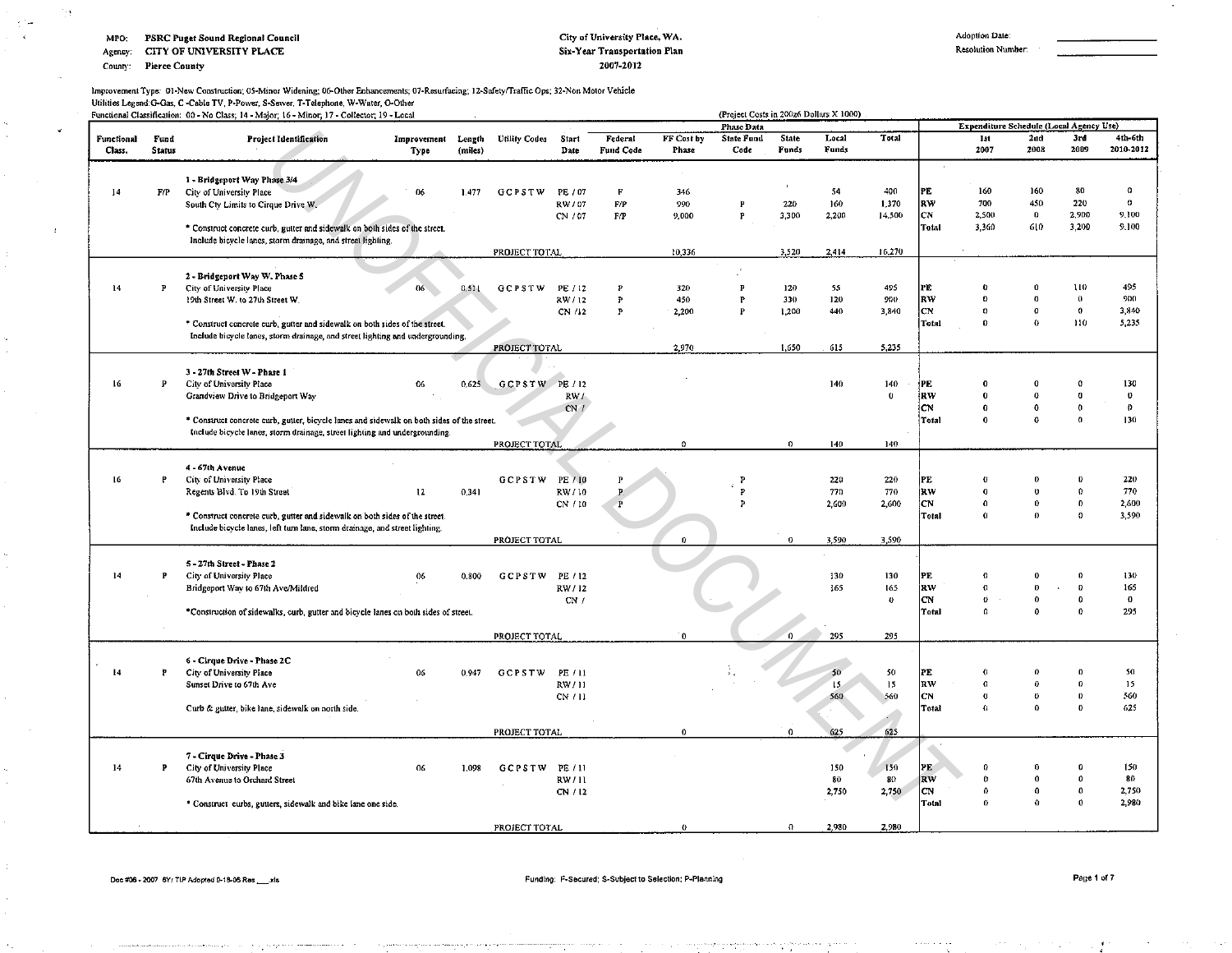Agency: CITY OF UNIVERSITY PLACE

County: Pierce County

 $\mathcal{A}$ 

 $\sim$ 

#### City of University Place, WA. Six-Year Transportation Plan 2007-2012

Adoption Date:

Resolution Number:

Improvement Type: 01-New Construction; 05-Minor Widening; 06-Other Enhancements; 07-Resurfacing; 12-Safety/Traffic Ops; 32-Non Motor Vehicle<br>Utilities Legend:G-Gas, C -Cable TV, P-Power, S-Sewer, T-Telephone, W-Water, O-Ot

|                             |                       | Functional Classification: 00 - No Class; 14 - Major; 16 - Minor; 17 - Collector; 19 - Local         |                     |                   |                      |               |                             |                     | (Project Costs in 200z6 Dollars X 1000)<br>Phase Data |                       |                |                 |            | Expenditure Schedule (Local Agency Use) |              |              |                      |
|-----------------------------|-----------------------|------------------------------------------------------------------------------------------------------|---------------------|-------------------|----------------------|---------------|-----------------------------|---------------------|-------------------------------------------------------|-----------------------|----------------|-----------------|------------|-----------------------------------------|--------------|--------------|----------------------|
| <b>Functional</b><br>Class. | Fund<br><b>Status</b> | <b>Project Identification</b>                                                                        | Improvement<br>Type | Length<br>(miles) | <b>Utility Codes</b> | Start<br>Date | Federal<br><b>Fund Code</b> | FF Cost by<br>Phase | <b>State Fund</b><br>Code                             | <b>State</b><br>Funds | Local<br>Funds | <b>Total</b>    |            | 1st<br>2007                             | 2nd<br>2008  | 3rd<br>2009  | 4th-6th<br>2010-2012 |
|                             |                       |                                                                                                      |                     |                   |                      |               |                             |                     |                                                       |                       |                |                 |            |                                         |              |              |                      |
|                             |                       | 8-44th Street W                                                                                      |                     |                   |                      |               |                             |                     |                                                       |                       |                |                 |            |                                         |              |              |                      |
| 17                          | P                     | City of University Place                                                                             | 06                  | 0.511             | <b>GCPSTW</b>        | PE / 09       |                             |                     |                                                       |                       | 150            | 150             | PE         | $\theta$                                | $\Omega$     | 85           | 65                   |
|                             |                       | Bridgeport Way to 67th Avenue                                                                        |                     |                   |                      | RW/10         |                             |                     |                                                       |                       | 90             | 90              | RW         | $\mathbf{a}$                            | $\Omega$     | $\Omega$     | 90                   |
|                             |                       |                                                                                                      |                     |                   |                      | CN/11         |                             |                     |                                                       |                       | 1,450          | 1,450           | lcn.       | $\theta$                                | $\bf{0}$     | $\mathbf{0}$ | 1,450                |
|                             |                       | * Construct curbs, gutters, sidewalks and bike lanes both sides                                      |                     |                   |                      |               |                             |                     |                                                       |                       |                |                 | Total      | $\theta$                                | $\mathbf{0}$ | 85           | 1,605                |
|                             |                       |                                                                                                      |                     |                   | PROJECT TOTAL        |               |                             | $\alpha$            |                                                       | $\mathbf{0}$          | 1,690          | 1,690           |            |                                         |              |              |                      |
|                             |                       |                                                                                                      |                     |                   |                      |               |                             |                     |                                                       |                       |                |                 |            |                                         |              |              |                      |
| 17                          | P                     | 9 - Alameda Extension (north)<br>City of University Place                                            | 01                  | 1.023             | GCPSTW               | PE / 12       |                             |                     |                                                       |                       | 140            | 140             | PE         | $\theta$                                | 0            | O            | 140                  |
|                             |                       | Cirque Drive W. to 40th St. W. (North extension)                                                     |                     |                   |                      | RW/12         |                             |                     |                                                       |                       | 110            | 110             | RW         | $\Omega$                                | O            | 0            | 110                  |
|                             |                       |                                                                                                      |                     |                   |                      | CN / 12       |                             |                     |                                                       |                       | 2,800          | 2,800           | CN.        | $\mathbf{0}$                            | Ω            | $\Omega$     | 2,800                |
|                             |                       |                                                                                                      |                     |                   |                      |               |                             |                     |                                                       |                       |                |                 | Total      | $\Omega$                                | 0            | $\theta$     | 3,050                |
|                             |                       | * Construct curbs, gutters, sidewalks, bike lane both sides.                                         |                     |                   |                      |               |                             |                     |                                                       |                       |                |                 |            |                                         |              |              |                      |
|                             |                       |                                                                                                      |                     |                   | PROJECT TOTAL        |               |                             | $\Omega$            |                                                       | 0                     | 3,050          | 3,050           |            |                                         |              |              |                      |
|                             |                       |                                                                                                      |                     |                   |                      |               |                             |                     |                                                       |                       |                |                 |            |                                         |              |              |                      |
|                             |                       | 10 - 67th Avenue                                                                                     |                     |                   |                      |               |                             |                     |                                                       |                       |                |                 |            |                                         |              |              |                      |
| 16                          | P                     | City of University Place                                                                             | 06                  | 2,690             | GCPSTW PE/11         |               |                             |                     | Þ                                                     |                       | 440            | 440             | ipe.       | $\Omega$                                | D            |              | 440                  |
|                             |                       | Bridgeport Way to Regents Blvd.                                                                      |                     |                   |                      | RW/11         |                             |                     | p                                                     |                       | 550            | 550             | lrw        | $\theta$                                | D            | o            | 550                  |
|                             |                       |                                                                                                      |                     |                   |                      | CM/11         |                             |                     | p                                                     |                       | 8,000          | 8,000           | lcn        | $\Omega$                                | O.           | $\Omega$     | 8,000                |
|                             |                       | * Construct concrete curb, gutter and sidewalk on both sides.                                        |                     |                   |                      |               |                             |                     |                                                       |                       |                |                 | Total      | $\mathbf{0}$                            | $\Omega$     | $\theta$     | 8,990                |
|                             |                       |                                                                                                      |                     |                   |                      |               |                             |                     |                                                       |                       |                |                 |            |                                         |              |              |                      |
|                             |                       |                                                                                                      |                     |                   | PROJECT TOTAL        |               |                             | $\mathbf{0}$        |                                                       | $\bf{0}$              | 8,990          | 8,990           |            |                                         |              |              |                      |
|                             |                       | 11 - 40th Street                                                                                     |                     |                   |                      |               |                             |                     |                                                       |                       |                |                 |            |                                         |              |              |                      |
| 17                          | P                     | City of University Place                                                                             | 06                  | 0.511             | <b>GCPSTW</b>        | PE / 10       |                             |                     |                                                       |                       | 120            | 120             | lpe.       | €                                       |              |              | 120                  |
|                             |                       | Bridgeport Way to 67th Avenue                                                                        |                     |                   |                      | RW/10         |                             |                     |                                                       |                       | 110            | 110             | RW         | $\Omega$                                | $\theta$     | $\theta$     | $110 -$              |
|                             |                       |                                                                                                      |                     |                   |                      | CN / 10       |                             |                     |                                                       |                       | 1,500          | 1,500           | CN.        | $\Omega$                                | $\bf{0}$     | $\Omega$     | 1,500                |
|                             |                       | * Construct curb, gutter, sidewalk and bike lane both sides                                          |                     |                   |                      |               |                             |                     |                                                       |                       |                |                 | Total      | $\Omega$                                | $\mathbf{a}$ | $\Omega$     | 1,730                |
|                             |                       |                                                                                                      |                     |                   |                      |               |                             |                     |                                                       |                       |                |                 |            |                                         |              |              |                      |
|                             |                       |                                                                                                      |                     |                   | PROJECT TOTAL        |               |                             | $\Omega$            |                                                       | $\mathbf{0}$          | 1,730          | 1,730           |            |                                         |              |              |                      |
|                             |                       |                                                                                                      |                     |                   |                      |               |                             |                     |                                                       |                       |                |                 |            |                                         |              |              |                      |
|                             |                       | 12 - Grandview Drive - Phase 5                                                                       |                     |                   |                      |               |                             |                     |                                                       |                       |                |                 |            |                                         |              |              |                      |
| 17                          | P                     | City of University Place                                                                             | 06                  | 0.530             | <b>GCPSTW</b>        | PE / 12       |                             |                     |                                                       |                       | 140            | 140             | PE)        | $\theta$                                | $\theta$     |              | 140                  |
|                             |                       | 27th Street to 19th Street                                                                           |                     |                   |                      | RW / 12       |                             |                     |                                                       |                       | 120            | 120             | law        | $\bf{0}$                                | $\mathbf{o}$ | $\theta$     | 120                  |
|                             |                       |                                                                                                      |                     |                   |                      | CN / 12       |                             |                     |                                                       |                       | 2,000          | 2,000           | lcn        | $\Omega$                                | ø            | $\Omega$     | 2,000                |
|                             |                       | * Construct curb, gutter, sidewalk and bike lane both sides                                          |                     |                   |                      |               |                             |                     |                                                       |                       |                |                 | Total      | $\theta$                                | $\mathbf{o}$ | $\Omega$     | 2,260                |
|                             |                       |                                                                                                      |                     |                   |                      |               |                             |                     |                                                       |                       |                |                 |            |                                         |              |              |                      |
|                             |                       |                                                                                                      |                     |                   | PROJECT TOTAL        |               |                             | $\Omega$            |                                                       | ≎                     | 2,260          | 2,260           |            |                                         |              |              |                      |
|                             |                       | 13 - Alameda Connection (south)                                                                      |                     |                   |                      |               |                             |                     |                                                       |                       |                |                 |            |                                         |              |              |                      |
| $\mathbf{17}$               | P                     | City of University Place                                                                             | 01                  | 0.152             | <b>GCPSTW</b>        | PE/10         |                             |                     |                                                       |                       | 65             | 65              | PE         |                                         |              |              | 65                   |
|                             |                       | From current southern terminus to 67th Ave. W. (South extension)                                     |                     |                   |                      | RW/10         |                             |                     |                                                       |                       | 15             | 15 <sub>2</sub> | RW         | $\theta$                                | $\Omega$     |              | 15                   |
|                             |                       |                                                                                                      |                     |                   |                      | CN / 10       |                             |                     |                                                       |                       | 800            | 800             | CN         | $\theta$                                | $\bullet$    | $\Omega$     | 800                  |
|                             |                       |                                                                                                      |                     |                   |                      |               |                             |                     |                                                       |                       |                |                 | Total      | $\mathbf{0}$                            | $\bullet$    | $\theta$     | 330                  |
|                             |                       | * Construct curbs, gutters, sidewalks, bike lane both sides in addition to traffic calming measures. |                     |                   |                      |               |                             |                     |                                                       |                       |                |                 |            |                                         |              |              |                      |
|                             |                       |                                                                                                      |                     |                   | PROJECT TOTAL        |               |                             | $\theta$            |                                                       | 0                     | 880            | 880             |            |                                         |              |              |                      |
|                             |                       | 14 - Chambers Creek Road/Chambers Lane                                                               |                     |                   |                      |               |                             |                     |                                                       |                       |                |                 |            |                                         |              |              |                      |
| 16                          | P                     | City of University Place                                                                             | 06                  | 1.120             | GCPSTW               | PE / 12       |                             |                     |                                                       |                       | 220            | 220             | IЕ.        |                                         | B            | 200          | 220                  |
|                             |                       | 64th Street to Bridgeport Way                                                                        |                     |                   |                      | RW / 12       |                             |                     |                                                       |                       | 330            | 330             | <b>IRW</b> | 0                                       | $\mathbf{0}$ | 300          | 330                  |
|                             |                       |                                                                                                      |                     |                   |                      | CN / 12       |                             |                     |                                                       |                       | 5,800          | 5,800           | ¦CN        | $\bf{0}$                                | $\mathbf{0}$ | $\bullet$    | 5,800                |
|                             |                       | * Construct curb, gutter, sidewalk and bike lane both sides                                          |                     |                   |                      |               |                             |                     |                                                       |                       |                |                 | Total      | 0                                       | $\theta$     | 500          |                      |
|                             |                       |                                                                                                      |                     |                   |                      |               |                             |                     |                                                       |                       |                |                 |            |                                         |              |              | 6,350                |
|                             |                       |                                                                                                      |                     |                   | PROJECT TOTAL        |               |                             | $\bf{0}$            |                                                       | $\bf{0}$              | 6,350          | 6,350           |            |                                         |              |              |                      |
|                             |                       |                                                                                                      |                     |                   |                      |               |                             |                     |                                                       |                       |                |                 |            |                                         |              |              |                      |

 $\mathbf{r}$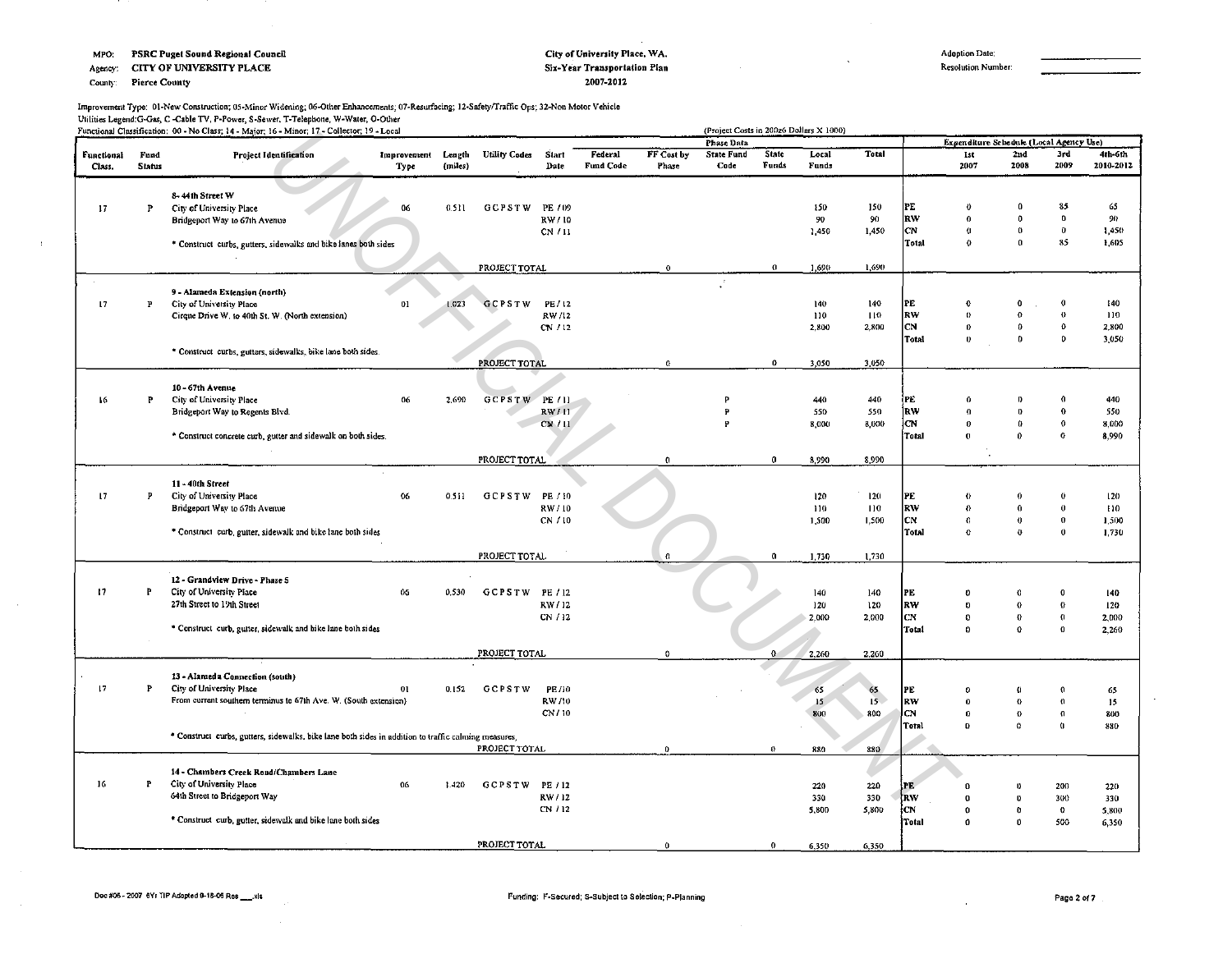Agency: CITY OF UNIVERSITY PLACE

County: Pierce County

#### City of University Place, WA. Six-Year Transportation Plan 2007-2012

Resolulion Number;

Improvement Type: Ol·New Censtruction; OS·Minor Widening; 06-0ther Enhancements; 07·Resurfacing; 12·Safety1Traffic Ops; 32·Non Motor Vehicle

Utilities Legend:G-Gas, C ·Cable TV, P·Powe.r, S·Sewer. T·Telcphone, W-Water, O·Other

|            |               | Functional Classification: 00 - No Class; 14 - Major; 16 - Minor; 17 - Collector; 19 - Local |                    |         |                      |                    |           |              | (Project Costs in 200z6 Dollars X 1000) |              |       |              |           |                                         |                          |                      |           |
|------------|---------------|----------------------------------------------------------------------------------------------|--------------------|---------|----------------------|--------------------|-----------|--------------|-----------------------------------------|--------------|-------|--------------|-----------|-----------------------------------------|--------------------------|----------------------|-----------|
|            |               |                                                                                              |                    |         |                      |                    |           |              | Phase Data                              |              |       |              |           | Expenditure Schedule (Local Agency Use) |                          |                      |           |
| Functional | Fund          | <b>Project Identification</b>                                                                | Improvement Length |         | <b>Utility Codes</b> | <b>Start</b>       | Federal   | FF Cost by   | <b>State Fund</b>                       | <b>State</b> | Local | Total        |           | 1st                                     | 2nd                      | 3rd                  | 4th-6th   |
| Class.     | <b>Status</b> |                                                                                              | Type               | (miles) |                      | Date               | Fund Code | Phase        | Code                                    | Funds        | Funds |              |           | 2007                                    | 2008                     | 2009                 | 2010-2012 |
|            |               |                                                                                              |                    |         |                      |                    |           |              |                                         |              |       |              |           |                                         |                          |                      |           |
|            |               | 15 - Drexler Drive North                                                                     |                    |         |                      |                    |           |              |                                         |              |       |              |           |                                         |                          |                      |           |
| 19         | P             | City of University Place                                                                     | 0 <sub>l</sub>     | 0.300   | GCPSTW               | PE / 07            |           |              | P                                       |              | 180   | 180          | PE        | 170                                     | ł0                       | 0                    | $\theta$  |
|            |               | 37th Street to 35th Street                                                                   |                    |         |                      | RW / 07            |           |              | P                                       |              | 30    | 30           | R.V       | 30                                      | $\mathbf{0}$             | 0                    | $\theta$  |
|            |               |                                                                                              |                    |         |                      | CN / 07            |           |              | p                                       |              | 1,400 | 1,400        | CN        | 1,200                                   | 200                      | $\bf{0}$             | 0         |
|            |               | * Construct curbs, gutters, sidewalks both sides                                             |                    |         |                      |                    |           |              |                                         |              |       |              | Total     | 1.400                                   | 210                      | $\bf{0}$             | 0         |
|            |               |                                                                                              |                    |         |                      |                    |           |              |                                         |              |       |              |           |                                         |                          |                      |           |
|            |               |                                                                                              |                    |         | PROJECT TOTAL        |                    |           | $\bf{0}$     |                                         | $\mathbf{0}$ | 1,610 | 1,610        |           |                                         |                          |                      |           |
|            |               |                                                                                              |                    |         |                      |                    |           |              |                                         |              |       |              |           |                                         |                          |                      |           |
| 16         | P             | 16 - Cirque Drive - Phase 4<br>City of University Place                                      | 06                 |         |                      |                    |           |              |                                         |              | 220   | 220          | PE        | o                                       | o                        | Ō                    | 220       |
|            |               | Grandview Drive to Sunset Drive                                                              |                    | 1.174   | GCPSTW               | PE / 12<br>RW / 12 |           |              |                                         |              | 275   | 275          | <b>RW</b> | $\Omega$                                | $\Omega$                 | $\mathbf o$          | 275       |
|            |               |                                                                                              |                    |         |                      | CN / 12            |           |              |                                         |              | 3,900 | 3.900        | lcv       | $\theta$                                | 0                        | $\mathbf{0}$         | 3,900     |
|            |               | * Construct curb, gutter, sidewalk and bike lane both sides. Some left turn storage.         |                    |         |                      |                    |           |              |                                         |              |       |              | Total     | $\Omega$                                | $\Omega$                 | $\Omega$             | 4,395     |
|            |               |                                                                                              |                    |         |                      |                    |           |              |                                         |              |       |              |           |                                         |                          |                      |           |
|            |               |                                                                                              |                    |         | PROJECT TOTAL        |                    |           | $\mathbf{0}$ |                                         | $\bf{0}$     | 4,395 | 4.395        |           |                                         |                          |                      |           |
|            |               |                                                                                              |                    |         |                      |                    |           |              |                                         |              |       |              |           |                                         |                          |                      |           |
|            |               | 17 Sunset Drive Traffic Calming                                                              |                    |         |                      |                    |           |              |                                         |              |       |              |           |                                         |                          |                      |           |
| 17         | Р             | City of University Place                                                                     | 12                 | 2,000   | GCPSTW PE / 09       |                    |           |              |                                         |              | 55    | 55           | PE        | $\Omega$                                | n                        | 55                   | Ω         |
|            |               | Cirque Drive to 19th Street                                                                  |                    |         |                      | RW / 09            |           |              |                                         |              | 30    | 30           | RW        | $\Omega$                                | $\Omega$                 | 30                   | $\theta$  |
|            |               |                                                                                              |                    |         |                      | $CN + 09$          |           |              |                                         |              | 880   | 880          | lcn       | $\bullet$                               | 0                        | 880                  | G.        |
|            |               | * Traffic Calming at various locations                                                       |                    |         |                      |                    |           |              |                                         |              |       |              | Total     | Ď.                                      | $\mathbf{0}$             | 965                  | O.        |
|            |               |                                                                                              |                    |         |                      |                    |           |              |                                         |              |       |              |           |                                         |                          |                      |           |
|            |               |                                                                                              |                    |         | PROJECT TOTAL        |                    |           | $\mathbf 0$  |                                         | $\Omega$     | 965   | 965          |           |                                         |                          |                      |           |
|            |               |                                                                                              |                    |         |                      |                    |           |              |                                         |              |       |              |           |                                         |                          |                      |           |
|            |               | 18 - Chambers Creek Road "B" (lower)                                                         |                    |         |                      |                    |           |              |                                         |              |       |              |           |                                         |                          |                      |           |
| 17         | P             | City of University Place                                                                     | 06                 | 0.852   | GCPSTW               | PE / 12            |           |              |                                         |              | 200   | 200          | PE        | $\Omega$                                | O                        | $\bf{0}$             | 200       |
|            |               | Chambers Bay Bridge to 64th Street                                                           |                    |         |                      | RW / 12            |           |              |                                         |              | 20    | 20           | lrw       | $\mathbf{0}$                            | $\mathbf{0}$             | $\mathbf 0$          | 20        |
|            |               |                                                                                              |                    |         |                      | CN / 12            |           |              |                                         |              | 4,300 | 4,300        | lcn       | Ď.<br>$\ddot{\text{o}}$                 | $\mathbf{0}$<br>$\bf{0}$ | $\bf{0}$<br>$\bf{0}$ | 4,300     |
|            |               | * Construct combined pedestrian/bike path.<br>* Excludes bridge.                             |                    |         |                      |                    |           |              |                                         |              |       |              | Total     |                                         |                          |                      | 4,520     |
|            |               |                                                                                              |                    |         | PROJECT TOTAL        |                    |           | 0            |                                         | $\bf{0}$     | 4,520 | 4.520        |           |                                         |                          |                      |           |
|            |               |                                                                                              |                    |         |                      |                    |           |              |                                         |              |       |              |           |                                         |                          |                      |           |
|            |               | 19 - Larson Lane North/35th Street                                                           |                    |         |                      |                    |           |              |                                         |              |       |              |           |                                         |                          |                      |           |
| $19 -$     | P             | City of University Place                                                                     | 01                 | 0.600   | <b>GCPSTW</b>        | PE / 07            |           |              |                                         |              | 200   | 200          | PE        | 100                                     | 50                       | 50                   | $\Omega$  |
|            |               | 3600 blk to 35th Street/Larson Lane to Bridgeport                                            |                    |         |                      | RW / 07            |           |              |                                         |              | 460   | 460          | RW        | $\pmb{0}$                               | 460                      | $\mathbf{0}$         | $\bf 0$   |
|            |               |                                                                                              |                    |         |                      | CN / 07            |           |              |                                         |              | 1,100 | 1,100        | lc٧       | 300                                     | $\bf{0}$                 | 500                  | 300       |
|            |               | * Construct concrete curb, gutter, and sidewalks on both sides                               |                    |         |                      |                    |           |              |                                         |              |       |              | Total     | 400                                     | 510                      | 550                  | 300       |
|            |               |                                                                                              |                    |         |                      |                    |           |              |                                         |              |       |              |           |                                         |                          |                      |           |
|            |               |                                                                                              |                    |         | PROJECT TOTAL        |                    |           |              |                                         |              | 1,760 | 1,760        |           |                                         |                          |                      |           |
|            |               |                                                                                              |                    |         |                      |                    |           |              |                                         |              |       |              |           |                                         |                          |                      |           |
|            |               | 20 - 40th Street                                                                             |                    |         |                      |                    |           |              |                                         |              |       |              |           |                                         |                          |                      |           |
| 17         | P             | City of University Place                                                                     | 06                 | 1.023   | <b>GCPSTW</b>        | PE / 10            |           |              |                                         |              | 120   | 120          | PE        | $\Omega$                                | 0                        | O                    | 120       |
|            |               | Grandview Drive to Bridgeport Way                                                            |                    |         |                      | RW / 10            |           |              |                                         |              | 65    | 65           | law       | $\Omega$                                | O.                       | $\mathbf{0}$         | 65        |
|            |               |                                                                                              |                    |         |                      | CN / 11            |           |              |                                         |              | 2,200 | 2,200        | icN       | $\theta$                                | $\mathbf{0}$             | 0                    | 2,200     |
|            |               | * Construct concrete curb, gutter, bike lane and sidewalk on one side.<br>$\sim$             |                    |         |                      |                    |           |              |                                         |              |       |              | Total     | O.                                      | O.                       | O.                   | 2,385     |
|            |               |                                                                                              |                    |         | PROJECT TOTAL        |                    |           |              |                                         | $\Omega$     | 2,385 | 2,385        |           |                                         |                          |                      |           |
|            |               |                                                                                              |                    |         |                      |                    |           |              |                                         |              |       |              |           |                                         |                          |                      |           |
|            |               | 21 -Sunset Drive                                                                             |                    |         |                      |                    |           |              |                                         |              |       |              |           |                                         |                          |                      |           |
| 17         | P             | City of University Place                                                                     | 06                 | 2,008   | GCPSTW               | PE / 12            |           |              |                                         |              | 165   | 165          | PE        | $\Omega$                                | ø                        | $\Omega$             | 165       |
|            |               | Cirque Drive to 19th Street                                                                  |                    |         |                      | RW / 12            |           |              |                                         |              | 65    | 65           | ΙR₩       | $\mathbf{0}$                            | ō                        | Ð                    | 65        |
|            |               |                                                                                              |                    |         |                      | CN/                |           |              |                                         |              |       | $\mathbf{0}$ | iCN.      | $\Omega$                                | $\lambda$<br>o           | $\Omega$             |           |
|            |               | * Construct concrete curb, gutter, bike lane and sidewalk on one side,                       |                    |         |                      |                    |           |              |                                         |              |       |              | Total     | $\Omega$                                | 8                        | $\mathbf 0$          | 230       |
|            |               |                                                                                              |                    |         |                      |                    |           |              |                                         |              |       |              |           |                                         |                          |                      |           |
|            |               |                                                                                              |                    |         | PROJECT TOTAL        |                    |           | 0            |                                         | $\mathbf{v}$ | 230   | 230          |           |                                         |                          |                      |           |
|            |               |                                                                                              |                    |         |                      |                    |           |              |                                         |              |       |              |           |                                         |                          |                      |           |

Ooc #06 • 2007 6Yr TIP Adcptad 9-18-06 Res \_\_\_\_\_ xis for the state of the state of the state of the formula formula for the formula formula for the formula formula formula formula for the state of the formula formula formu

·.'.; . "''~·<··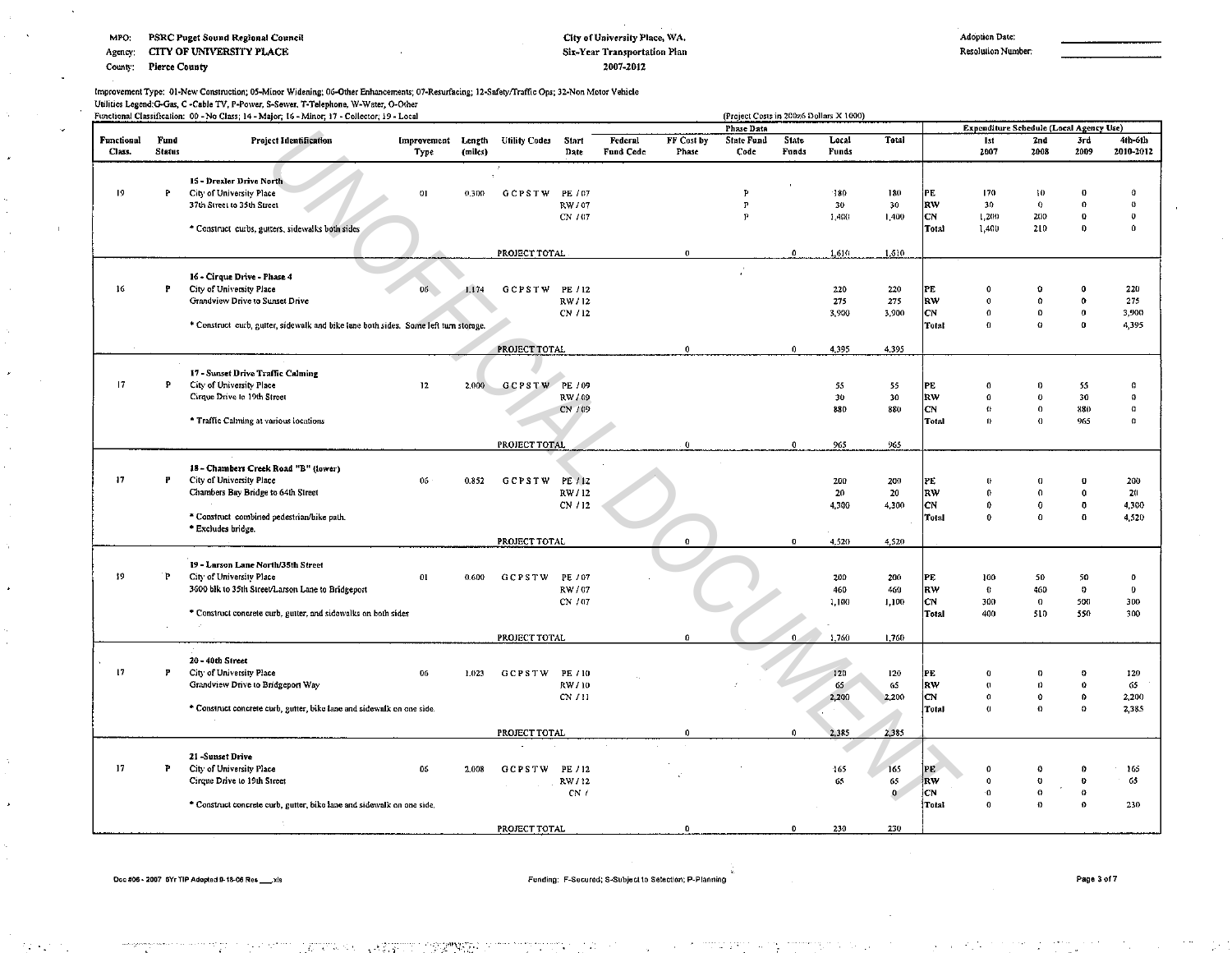Agency: CITY OF UNIVERSITY PLACE

County: Pierce County

#### City of University Place, WA. Six-Year Transportation Plan 2007-2012

**Adoption Date:** Resolution Number:

lmpro\'ement Type: 01-New Construction: 05-Minor Widening: 05-0ther Enhancements; 07·Resurfocing: 12·Safe1yfrraffic Ops; 32-Non Motor Vehicle Utilities Legend:G-Gas, C -Cable TV, P-Power, S-Sewer, T-Telephone, W-Water, O-Other Functional Classification: 00 - No Class: 14 - Maior: 16 - Minor: 17 - Collector: 19 - Local

|            |               | Functional Classification: 00 - No Class; 14 - Major; 16 - Minor; 17 - Collector; 19 - Local       |                    |         |                      |         |           |                | (Project Costs in 200z6 Dollars X 1000) |              |        |                 |              |                                                |              |              |           |
|------------|---------------|----------------------------------------------------------------------------------------------------|--------------------|---------|----------------------|---------|-----------|----------------|-----------------------------------------|--------------|--------|-----------------|--------------|------------------------------------------------|--------------|--------------|-----------|
| Functional | Fund          | Project Identification                                                                             | Improvement Length |         | <b>Utility Codes</b> | Start   | Federal   | FF Cost by     | Phase Data<br>State Fund                | <b>State</b> | Local  | Total           |              | Expenditure Schedule (Local Agency Use)<br>1st | 2nd          | 3rd          | 4th-6th   |
| Class.     | <b>Starus</b> |                                                                                                    | Type               | (miles) |                      | Date    | Fund Code | Phase          | Code                                    | Funds        | Funds  |                 |              | 2007                                           | 2008         | 2009         | 2010-2012 |
|            |               | 22 - Elwood Drive                                                                                  |                    |         |                      |         |           |                |                                         |              |        |                 |              |                                                |              |              |           |
| 17         | P             | City of University Place                                                                           | 06                 | 0.133   | <b>GCPSTW</b>        | PE / 11 |           |                |                                         |              | 65     | 65              | PE           | $\theta$                                       | $\Omega$     |              | 65        |
|            |               | 29th Street to 27th Street                                                                         |                    |         |                      | RW/11   |           |                |                                         |              | 30     | 30 <sub>1</sub> | RW           | $\Omega$                                       | $\mathbf{v}$ |              | 30        |
|            |               |                                                                                                    |                    |         |                      | CN/11   |           |                |                                         |              | 350    | 350             | CN           | $^{\circ}$                                     | $\Omega$     | $\mathbf{0}$ | 350       |
|            |               | * Construct concrete curb, gutter, bike lanes and sidewalks on both sides of street.               |                    |         |                      |         |           |                |                                         |              |        |                 | Total        | $\theta$                                       | $\Omega$     | $\theta$     | 445       |
|            |               |                                                                                                    |                    |         | PROJECT TOTAL        |         |           | O.             |                                         | 0            | 445    | 445             |              |                                                |              |              |           |
|            |               | 23 - 35th Street - Phase I                                                                         |                    |         |                      |         |           |                |                                         |              |        |                 |              |                                                |              |              |           |
| 17         | P             | City of University Place                                                                           | 06                 | 0.500   | GCPSTW PE/12         |         |           |                | p                                       | 75           | 20     | 95              | PE           | $\Omega$                                       | $\Omega$     | n            | 95        |
|            |               | Grandview Drive to Larson Lane                                                                     |                    |         |                      | RW/     |           |                |                                         |              |        | $\mathbf 0$     | ¦RW          | $\alpha$                                       | $\Omega$     | o            |           |
|            |               |                                                                                                    |                    |         |                      | CN/     |           |                |                                         |              |        | $\Omega$        | lcN          | $\theta$                                       | $\mathbf{0}$ | $\Omega$     |           |
|            |               | *Construction of curb, gutter, sidewalk and bicycle lanes on both sides of street.                 |                    |         |                      |         |           |                |                                         |              |        |                 | Total        | $\Omega$                                       | $\mathbf 0$  | $\theta$     | 95        |
|            |               |                                                                                                    |                    |         | PROJECT TOTAL        |         |           | $\mathbf{0}$   |                                         | 75           | 20     | 95              |              |                                                |              |              |           |
|            |               | 24 - 35th Street - Phase 2                                                                         |                    |         |                      |         |           |                |                                         |              |        |                 |              |                                                |              |              |           |
| 17         | P             | City of University Place                                                                           | $06\,$             | 0.500   | GCPSTW PE/12         |         |           |                | P                                       | 75           | 20     | 95              | РE           | 0                                              |              | $\bullet$    | 95        |
|            |               | Drexler Drive to 67th Avenue                                                                       |                    |         |                      | RW/     |           |                |                                         |              |        | $\mathbf 0$     | RW           |                                                | Ď            | $\Omega$     |           |
|            |               |                                                                                                    |                    |         |                      | CN/     |           |                |                                         |              |        | $\bf{0}$        | CN           | $\Omega$                                       | $\bf{0}$     | $\Omega$     |           |
|            |               | *Construction of curb, gutter, sidewalk and bicycle lanes on both sides of street.                 |                    |         |                      |         |           |                |                                         |              |        |                 | <b>Total</b> | $\theta$                                       | $\bf{0}$     | $\Omega$     | 95        |
|            |               |                                                                                                    |                    |         |                      |         |           |                |                                         |              |        |                 |              |                                                |              |              |           |
|            |               |                                                                                                    |                    |         | PROJECT TOTAL        |         |           | $\mathbf{0}$   |                                         | 75           | 20     | 95              |              |                                                |              |              |           |
|            |               | 25 - Beckonridge Drive                                                                             |                    |         |                      |         |           |                |                                         |              |        |                 |              |                                                |              |              |           |
| 17         | P             | City of University Place                                                                           | 06                 | 0.530   | GCPSTW               | PE / 10 | P         | 90             |                                         | 10           | $10\,$ | 110             | PE           | G                                              |              |              | 110       |
|            |               | Grandview Drive to Cirque Drive                                                                    |                    |         |                      | RW / 10 |           | 55             |                                         | 10           | 10     | 75              | RW           | $\Omega$                                       | $\Omega$     |              | 75        |
|            |               |                                                                                                    |                    |         |                      | CN/11   | Þ         | 1,200          |                                         | 100          | 100    | 1,400           | CN           | $\theta$                                       | o            | $\Omega$     | 1,400     |
|            |               | * Construct concrete curb, gutter and sidewalk on both sides of the street.                        |                    |         |                      |         |           |                |                                         |              |        |                 | Total        | $\mathbf{D}$                                   | $\mathbf{Q}$ | $\mathbf{r}$ | 1,585     |
|            |               |                                                                                                    |                    |         |                      |         |           |                |                                         |              |        |                 |              |                                                |              |              |           |
|            |               |                                                                                                    |                    |         | PROJECT TOTAL        |         |           | 1,345          |                                         | 120          | 120    | 1,585           |              |                                                |              |              |           |
|            |               | 26 - Lemmons Beach/31st Street/Parkway                                                             |                    |         |                      |         |           |                |                                         |              |        |                 |              |                                                |              |              |           |
| 17         | P             | City of University Place                                                                           | 06                 | 1.000   | GCPSTW PE/11         |         |           |                |                                         |              | 100    | 100             | PE           | 0                                              |              |              | 100       |
|            |               | City Limits to Elwood Drive                                                                        |                    |         |                      | RW/11   |           |                |                                         |              | 65     | 65              | RW           | O                                              |              | $\Omega$     | 65        |
|            |               |                                                                                                    |                    |         |                      | CN/12   |           |                |                                         |              | 3,100  | 3,100           | CN           | $\theta$                                       | $\mathbf{a}$ | $\bf{0}$     | 3,100     |
|            |               | * Construct concrete curb, gutter and sidewalk on both sides of the street.                        |                    |         |                      |         |           |                |                                         |              |        |                 | Total        | O                                              | $\Omega$     | O.           | 3,265     |
|            |               |                                                                                                    |                    |         |                      |         |           |                |                                         |              |        |                 |              |                                                |              |              |           |
|            |               |                                                                                                    |                    |         | PROJECT TOTAL        |         |           |                |                                         | $\mathbf{0}$ | 3,265  | 3,265           |              |                                                |              |              |           |
|            |               | 27 - 44th Street                                                                                   |                    |         |                      |         |           |                |                                         |              |        |                 |              |                                                |              |              |           |
| 17         | P             | City of University Place                                                                           | 06                 | 0.549   | <b>GCPSTW</b>        | PE / 10 |           |                |                                         |              | 105    | 105             | PE           | $^{\circ}$                                     |              |              | 105       |
|            |               | Elwood Drive to Bridgeport Way                                                                     |                    |         |                      | RW/10   |           |                |                                         |              | 55     | 55.             | kw.          | $\Omega$                                       | o            | $\mathbf{a}$ | 55        |
|            |               |                                                                                                    |                    |         |                      | CN/11   |           |                |                                         |              | 970    | 970             | CN           | O                                              | $\theta$     | 0            | 970       |
|            |               | * Construct concrete curb, gutter, bike lane and sidewalk on one side.                             |                    |         |                      |         |           |                |                                         |              |        |                 | Tetal        | $\Omega$                                       | $\theta$     |              | 1,130     |
|            |               | On 2 sides from Elwood to Sunset.                                                                  |                    |         |                      |         |           |                |                                         |              |        |                 |              |                                                |              |              |           |
|            |               |                                                                                                    |                    |         | PROJECT TOTAL        |         |           | $\mathbf{a}$   |                                         | $\bf{0}$     | 1,130  | 1,130           |              |                                                |              |              |           |
|            |               | 28 - 27th Street                                                                                   |                    |         |                      |         |           |                |                                         |              |        |                 |              |                                                |              |              |           |
| 17         | P             | City of University Place                                                                           | 06                 | 0.625   | GCPSTW PE/12         |         |           |                |                                         |              | 200    | 200             | IP E         |                                                |              |              | 200       |
|            |               | Day Island Bridge to Grandview Drive                                                               |                    |         |                      | RW / 12 |           |                |                                         |              | 65     | 65              | <b>nw</b>    | $\boldsymbol{\theta}$                          |              | o            | 65        |
|            |               |                                                                                                    |                    |         |                      | CN / 12 |           |                |                                         |              | 2,000  | 2,000           | CN.          | $\mathbf 0$                                    |              | $\Omega$     | 2,000     |
|            |               | *Construction of curb, gutter, sidewalk, bicycle lane one side and enclosed storm drainage system. |                    |         |                      |         |           |                |                                         |              |        |                 | Total        | $\boldsymbol{0}$                               | $\Omega$     |              | 2.265     |
|            |               |                                                                                                    |                    |         |                      |         |           |                |                                         |              |        |                 |              |                                                |              |              |           |
|            |               |                                                                                                    |                    |         | PROJECT TOTAL        |         |           | $\overline{a}$ |                                         | $\Omega$     | 2,265  | 2,265           |              |                                                |              |              |           |

 $\rightarrow$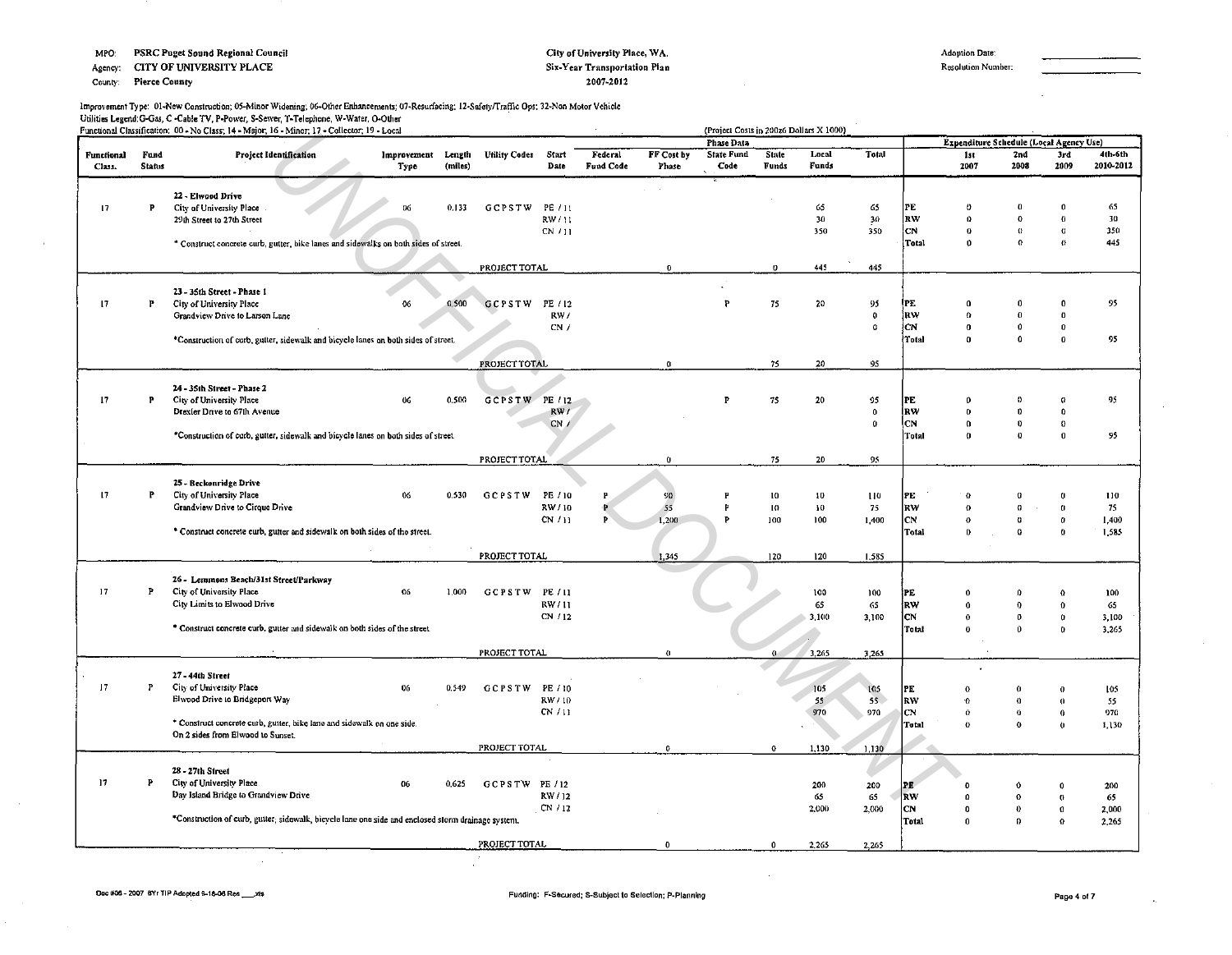Agency: CITY OF UNIVERSITY PLACE

County: Pierce County

-d

### City of University Place, WA. Six-Year Transportation Plan 2007-2012

Resolution Number:

Improvement Type: Ol·New Construction; OS·Minor Widening; 06-0ther Enhancements; 07-Resurfacing: 12·Safetyfrraffic Ops; 32-Non Motor Vehicle

Utilities Legend:G-Gas, C -Cable TV, P-Power, S-Sewer. T-Telephone, W-Water, O-Other

|            |               | Functional Classification: 00 - No Class; 14 - Major; 16 - Minor; 17 - Collector; 19 - Local               |             |         |                      |         | (Project Costs in 200z6 Dollars X 1000) |              |                   |          |       |              | Expenditure Schedule (Local Agency Use) |              |                  |          |              |  |
|------------|---------------|------------------------------------------------------------------------------------------------------------|-------------|---------|----------------------|---------|-----------------------------------------|--------------|-------------------|----------|-------|--------------|-----------------------------------------|--------------|------------------|----------|--------------|--|
|            |               |                                                                                                            |             |         |                      |         |                                         |              | <b>Phase Data</b> |          |       |              |                                         |              |                  |          |              |  |
| Functional | Fund          | Project Identification                                                                                     | Improvement | Length  | <b>Utility Codes</b> | Start   | Federal                                 | FF Cost by   | <b>State Fund</b> | State    | Local | Total        |                                         | 1st          | 2nd              | 3rd      | 4th-6th      |  |
| Class.     | <b>Status</b> |                                                                                                            | Type        | (miles) |                      | Date    | Fund Code                               | Phase        | Code              | Funds    | Funds |              |                                         | 2007         | 2008             | 2009     | 2010-2012    |  |
|            |               |                                                                                                            |             |         |                      |         |                                         |              |                   |          |       |              |                                         |              |                  |          |              |  |
|            |               | 29 - Chambers Creek Road "C"                                                                               |             |         |                      |         |                                         |              |                   |          |       |              |                                         |              |                  |          |              |  |
| 17         | P             | City of University Place                                                                                   | 06          | 0.511   | GCPSTW               | PE / 11 |                                         |              |                   |          | 150   | 150          | PE                                      | $\theta$     | $^{\circ}$       |          | 150          |  |
|            |               | Chambers Lane to Bridgeport Way                                                                            |             |         |                      | RW / 11 |                                         |              |                   |          | 90    | 90           | <b>RW</b>                               | $\theta$     | $\mathbf{o}$     | o        | 90           |  |
|            |               |                                                                                                            |             |         |                      | CN / 11 |                                         |              |                   |          | 2,000 | 2,000        | lcv                                     | $\theta$     | $\bf{G}$         | $\theta$ | 2,000        |  |
|            |               | * Construct curb, gutter, sidewalk sand bike lanes both sides side.                                        |             |         |                      |         |                                         |              |                   |          |       |              | Total                                   | $\theta$     | $\Omega$         | $\theta$ | 2,240        |  |
|            |               |                                                                                                            |             |         |                      |         |                                         |              |                   |          |       |              |                                         |              |                  |          |              |  |
|            |               |                                                                                                            |             |         | PROJECT TOTAL        |         |                                         | $\mathbf{0}$ |                   | $\bf{0}$ | 2,240 | 2,240        |                                         |              |                  |          |              |  |
|            |               |                                                                                                            |             |         |                      |         |                                         |              |                   |          |       |              |                                         |              |                  |          |              |  |
|            |               | 30 - 54th Street                                                                                           |             |         |                      |         |                                         |              | $\mathcal{F}$     |          |       |              |                                         |              |                  |          |              |  |
| 17         | P             | City of University Place                                                                                   | 06          | 0.379   | GCPSTW               | PE / 10 |                                         |              |                   |          | 65    | 65           | PE                                      | 0            |                  |          | 65           |  |
|            |               | 79th Avenue to Bridgeport Way                                                                              |             |         |                      | RW / 10 |                                         |              |                   |          | 45    | 45           | <b>IRW</b>                              | $\Omega$     | n                |          | 45           |  |
|            |               |                                                                                                            |             |         |                      | CN / 11 |                                         |              |                   |          | 350   | 350          | lcn                                     | $\Omega$     | $\bf{0}$         | $\bf{0}$ | 350          |  |
|            |               | * Construct concrete curb, gutter and sidewalks on side of street.                                         |             |         |                      |         |                                         |              |                   |          |       |              | Total                                   | $\theta$     | n                | $\Omega$ | 460          |  |
|            |               |                                                                                                            |             |         |                      |         |                                         |              |                   |          |       |              |                                         |              |                  |          |              |  |
|            |               |                                                                                                            |             |         |                      |         |                                         |              |                   |          |       |              |                                         |              |                  |          |              |  |
|            |               |                                                                                                            |             |         | <b>PROJECT TOTAL</b> |         |                                         | $\mathbf{0}$ |                   | $\theta$ | 460   | 460          |                                         |              |                  |          |              |  |
|            |               |                                                                                                            |             |         |                      |         |                                         |              |                   |          |       |              |                                         |              |                  |          |              |  |
|            |               | 31 - Elwood Drive                                                                                          |             |         |                      |         |                                         |              |                   |          |       |              |                                         |              |                  |          |              |  |
| 17         | P             | City of University Place                                                                                   | 06          | 0.625   | <b>GCPSTW</b>        | PE / 10 |                                         |              |                   |          | 150   | 150          | PE                                      | $\Omega$     |                  |          | 150          |  |
|            |               | Cirque Drive to 40th Street                                                                                |             |         |                      | RW/10   |                                         |              |                   |          | 90    | 90           | RW                                      | $\Omega$     | $\Omega$         | $\Omega$ | 90           |  |
|            |               |                                                                                                            |             |         |                      | CN/11   |                                         |              |                   |          | 1,600 | 1,600        | <b>CN</b>                               | $\mathbf{Q}$ | $\theta$         | $\bf{0}$ | 1,600        |  |
|            |               | * Construct concrete curb, gutter and sidewalks on both sides of street.                                   |             |         |                      |         |                                         |              |                   |          |       |              | Total                                   | $\Omega$     | $\Omega$         | $\Omega$ | 1,340        |  |
|            |               |                                                                                                            |             |         |                      |         |                                         |              |                   |          |       |              |                                         |              |                  |          |              |  |
|            |               |                                                                                                            |             |         | PROJECT TOTAL        |         |                                         | $\mathbf{0}$ |                   | $\bf{0}$ | 1,840 | 1,840        |                                         |              |                  |          |              |  |
|            |               |                                                                                                            |             |         |                      |         |                                         |              |                   |          |       |              |                                         |              |                  |          |              |  |
|            |               | 32 - Neighborhood Improvements                                                                             |             |         |                      |         |                                         |              |                   |          |       |              |                                         |              |                  |          |              |  |
| 19         | P             | City of University Place                                                                                   | 12          |         | GCPSTW               | PE / 07 |                                         |              |                   |          |       | o            | PE.                                     | $\Omega$     | $\bf{0}$         |          | $\theta$     |  |
|            |               | Various Locations                                                                                          |             |         |                      | RW / 07 |                                         |              |                   |          |       | 0            | <b>RW</b>                               | $\mathbf{a}$ | $\boldsymbol{0}$ | $\Omega$ | $\mathbf{0}$ |  |
|            |               |                                                                                                            |             |         |                      | CN / 07 |                                         |              |                   |          | 900   | 900          | lc N                                    | 150          | 150              | 150      | 450          |  |
|            |               | *Sidewalk, storm drainage and traffic safely type improvements to be implemented on various local streets. |             |         |                      |         |                                         |              |                   |          |       |              | Total                                   | 150          | 150              | 150      | 450          |  |
|            |               |                                                                                                            |             |         |                      |         |                                         |              |                   |          |       |              |                                         |              |                  |          |              |  |
|            |               |                                                                                                            |             |         | PROJECT TOTAL        |         |                                         | $\Omega$     |                   | $\bf{0}$ | 900   | 900          |                                         |              |                  |          |              |  |
|            |               |                                                                                                            |             |         |                      |         |                                         |              |                   |          |       |              |                                         |              |                  |          |              |  |
|            |               | 33 - Street Overlay Program                                                                                |             |         |                      |         |                                         |              |                   |          |       |              |                                         |              |                  |          |              |  |
| 14/16      | P.            | City of University Place                                                                                   | 07          |         | GCPSTW               | PE / 07 |                                         |              |                   |          |       | $\mathbf{0}$ | PE                                      | $\theta$     | $\Omega$         | $\Omega$ | $\theta$     |  |
| 17/19      |               | Various Locations                                                                                          |             |         |                      | RW / 07 |                                         |              |                   |          |       | 0            | <b>RW</b>                               | $\Omega$     | $\mathbf{0}$     | Ó        | $\Omega$     |  |
|            |               |                                                                                                            |             |         |                      |         |                                         |              |                   |          | 1.800 | 1.800        | lcN.                                    | 300          | 300              | 300      | 900          |  |
|            |               |                                                                                                            |             |         |                      | CN / 07 |                                         |              |                   |          |       |              | Total                                   | 300          | 300              | 300      | 900          |  |
|            |               | *Overlay program to be completed on various City streets.                                                  |             |         |                      |         |                                         |              |                   |          |       |              |                                         |              |                  |          |              |  |
|            |               |                                                                                                            |             |         |                      |         |                                         |              |                   |          |       |              |                                         |              |                  |          |              |  |
|            |               |                                                                                                            |             |         | PROJECT TOTAL        |         |                                         | $\mathbf{0}$ |                   | Λ.       | 1,800 | 1,800        |                                         |              |                  |          |              |  |
|            |               |                                                                                                            |             |         |                      |         |                                         |              |                   |          |       |              |                                         |              |                  |          |              |  |
|            |               | 34 - 37th Street Connection                                                                                |             |         |                      |         |                                         |              |                   |          |       |              |                                         |              |                  |          |              |  |
| 19         | $\mathbf{P}$  | City of University Place                                                                                   | 01          | 0.114   | GCPSTW PE/10         |         |                                         |              |                   |          | 100   | 100          | PE                                      | 0            | $\Omega$         | O        | 100          |  |
|            |               | Sunset Drive to 7900 Block                                                                                 |             |         |                      | RW / 10 |                                         |              |                   |          | 65    | 65           | <b>RW</b>                               | $\mathbf{a}$ | $\Omega$         | $\theta$ | 65           |  |
|            |               |                                                                                                            |             |         |                      | CN / 10 |                                         |              |                   |          | 700   | 700          | łсN.                                    | $\theta$     | $\mathbf{o}$     | $\Omega$ | 700          |  |
|            |               | * Construct roadway to complete connection                                                                 |             |         |                      |         |                                         |              |                   |          |       |              | İ Total                                 | $\theta$     | $\theta$         | $\Omega$ | 865          |  |
|            |               |                                                                                                            |             |         |                      |         |                                         |              |                   |          |       |              |                                         |              |                  |          |              |  |
|            |               |                                                                                                            |             |         | PROJECT TOTAL        |         |                                         | n.           |                   | n        | 865   | 865          |                                         |              |                  |          |              |  |
|            |               |                                                                                                            |             |         |                      |         |                                         |              |                   |          |       |              |                                         |              |                  |          |              |  |
|            |               | 35 - 57th Avenue Connection                                                                                |             |         |                      |         |                                         |              |                   |          |       |              |                                         |              |                  |          |              |  |
| 19         | $\mathbf{F}$  | City of University Place                                                                                   | 01          | 0.152   | GCPSTW               | PE / 09 |                                         |              |                   |          | 100   | 100          | PE                                      | $\mathbf 0$  |                  | 100      | $\theta$     |  |
|            |               | Cirque Drive to 5800 Block                                                                                 |             |         |                      | RW / 09 |                                         |              |                   |          | 65    | 65           | <b>RW</b>                               | $\mathbf 0$  | $\Omega$         | 65       | $\mathbf{0}$ |  |
|            |               |                                                                                                            |             |         |                      | CN / 09 |                                         |              |                   |          | -750  | 750          | lcv                                     | $\Omega$     | $\mathbf{D}$     | 700      | 50           |  |
|            |               | * Construct roadway to complete connection                                                                 |             |         |                      |         |                                         |              |                   |          |       |              | Total                                   | $\Omega$     | $\Omega$         | 865      | 50           |  |
|            |               |                                                                                                            |             |         |                      |         |                                         |              |                   |          |       |              |                                         |              |                  |          |              |  |
|            |               |                                                                                                            |             |         | PROJECT TOTAL        |         |                                         | $\Delta$     |                   | n.       | 915   | 915          |                                         |              |                  |          |              |  |
|            |               |                                                                                                            |             |         |                      |         |                                         |              |                   |          |       |              |                                         |              |                  |          |              |  |

--) -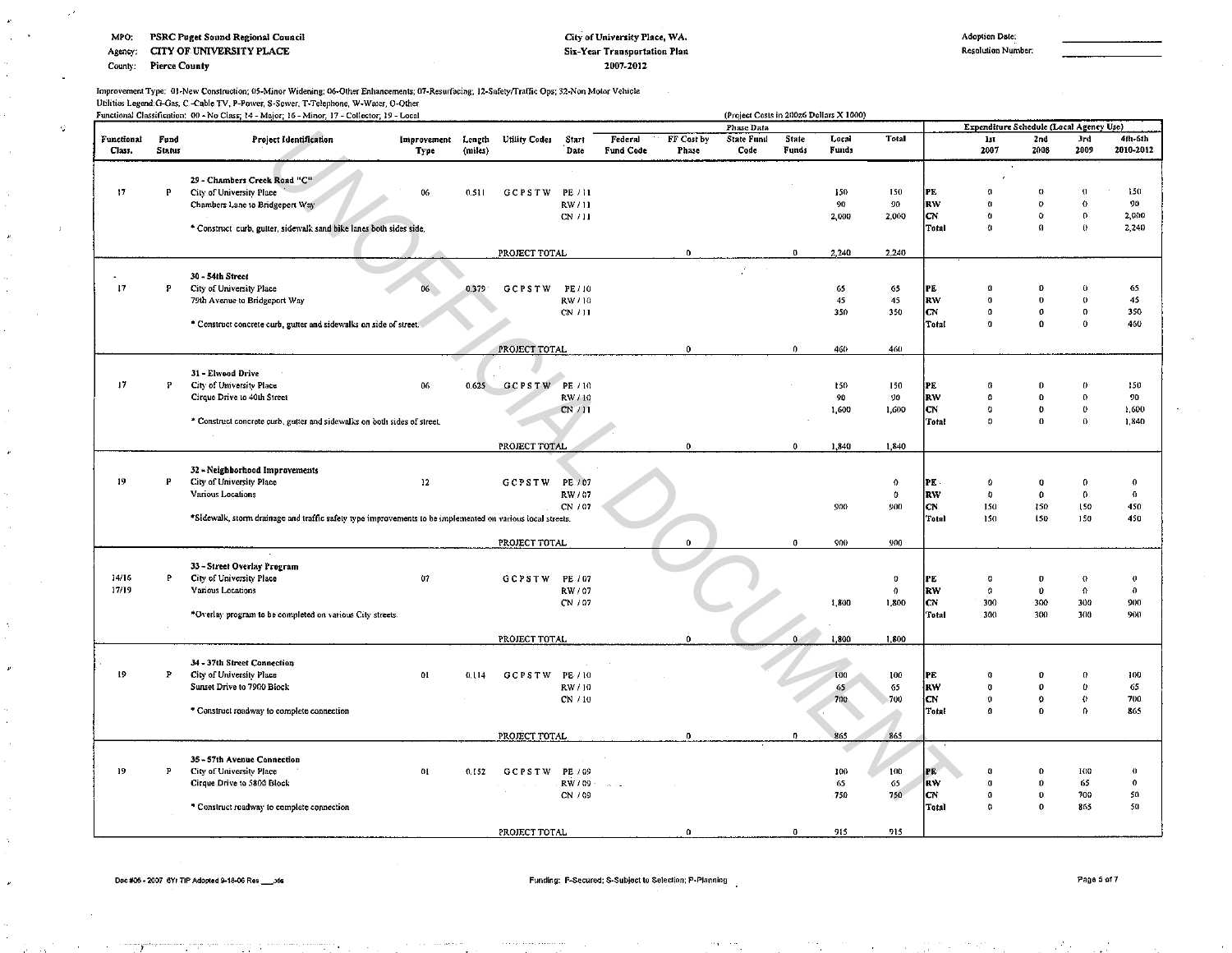Agency: CITY OF UNIVERSITY PLACE

County: Pierce County

 $\mathbf{r}$ 

#### City of University Place, WA. Six-Year Transportation Plan 1007-2011

Adoption Dale: Resolution Number·

# Improvement Type: 01-New Construction; 05-Minor Widening; 06-Other Enhancements; 07-Resurfacing; 12-Safety/Fraffic Ops; 32-Non Motor Vehicle Utilities Legend:G-Gas, C ·Cable TV, P·Power. S·Sewer, T·Telephone, W·Water, 0-Qther

|                             |                       | Functional Classification: 00 - No Class; 14 - Major; 16 - Minor; 17 - Collector; 19 - Local |                     |                   |                      |                    |                      |                     | (Project Costs in 200z6 Dollars X 1000)<br><b>Phase Data</b> |                       |                           |              |                    | Expenditure Schedule (Local Agency Use) |                          |                      |                              |
|-----------------------------|-----------------------|----------------------------------------------------------------------------------------------|---------------------|-------------------|----------------------|--------------------|----------------------|---------------------|--------------------------------------------------------------|-----------------------|---------------------------|--------------|--------------------|-----------------------------------------|--------------------------|----------------------|------------------------------|
| <b>Functional</b><br>Class. | Fund<br><b>Status</b> | Project Identification                                                                       | Improvement<br>Type | Length<br>(miles) | <b>Utility Codes</b> | Start<br>Date      | Federal<br>Fund Code | FF Cost by<br>Phase | <b>State Fund</b><br>Code                                    | <b>State</b><br>Funds | Local<br>Funds            | Total        |                    | 1st<br>2007                             | 2nd<br>2008              | 3rd<br>2009          | 4th-6th<br>2010-2012         |
|                             |                       |                                                                                              |                     |                   |                      |                    |                      |                     |                                                              |                       |                           |              |                    |                                         |                          |                      |                              |
| 19                          | P                     | 36 - Drexler Drive South<br>City of University Place                                         | $^{\Omega}$         | 0.150             | GCPSTW               | PE / 09            |                      |                     |                                                              |                       | 165                       | 165          | PE                 | $\theta$                                | $\Omega$                 | 165                  | $\theta$                     |
|                             |                       | 40th Street to 42nd Street                                                                   |                     |                   |                      | RW / 09            |                      |                     |                                                              |                       | 150                       | 150          | irw                | $\Omega$                                | $\Omega$                 | 150                  | $\mathbf{0}$                 |
|                             |                       |                                                                                              |                     |                   |                      | CN / 09            |                      |                     |                                                              |                       | 700                       | 700          | lCN.               | 0                                       | $\bf{0}$                 | 350                  | 350                          |
|                             |                       | * Construct roadway for town center grid                                                     |                     |                   |                      |                    |                      |                     |                                                              |                       |                           |              | Total              | $\mathbf{a}$                            | $\Omega$                 | 665                  | 350                          |
|                             |                       |                                                                                              |                     |                   |                      |                    |                      |                     |                                                              |                       |                           |              |                    |                                         |                          |                      |                              |
|                             |                       |                                                                                              |                     |                   | PROJECT TOTAL        |                    |                      | $\Omega$            |                                                              | $\Omega$              | 1,015                     | 1,015        |                    |                                         |                          |                      |                              |
|                             |                       | 37 - Larson Lane South                                                                       |                     |                   |                      |                    |                      |                     |                                                              |                       |                           |              |                    |                                         |                          |                      |                              |
| 19                          | Þ                     | City of University Place                                                                     | 01                  | 0.500             | <b>GCPSTW</b>        | PE / 12            |                      |                     |                                                              |                       | 300                       | 300          | PE                 | $\theta$                                | $\Omega$                 | $\mathbf 0$          | 300                          |
|                             |                       | 4600 blk to 42nd Street                                                                      |                     |                   |                      | RW / 12            |                      |                     |                                                              |                       | 3,000                     | 3,000        | RW                 | $\Omega$                                | $\Omega$                 | $\Omega$             | 3,000                        |
|                             |                       |                                                                                              |                     |                   |                      | CN / 12            |                      |                     |                                                              |                       | 1,750                     | 1,750        | <b>CN</b><br>Total | 0<br>0                                  | $\mathbf{0}$<br>$\Omega$ | $\theta$<br>$\Omega$ | 1,750<br>5,050               |
|                             |                       | * Construct roadway for town center grid                                                     |                     |                   |                      |                    |                      |                     |                                                              |                       |                           |              |                    |                                         |                          |                      |                              |
|                             |                       |                                                                                              |                     |                   | PROJECT TOTAL        |                    |                      | $0$ $\rightarrow$   |                                                              | $\bf{0}$              | 5,050                     | 5,050        |                    |                                         |                          |                      |                              |
|                             |                       |                                                                                              |                     |                   |                      |                    |                      |                     |                                                              |                       |                           |              |                    |                                         |                          |                      |                              |
|                             |                       | 38 - 42nd Street                                                                             |                     |                   |                      |                    |                      |                     |                                                              |                       |                           |              |                    |                                         |                          |                      |                              |
| -19                         | P                     | City of University Place<br>40th Street to 42nd Street                                       | 0 <sub>1</sub>      | 0.227             | GCPSTW PE / 09       | RW / 09            |                      |                     |                                                              |                       | 165<br>1,000              | 165<br>1,000 | IPE.<br> RW        | o<br>O.                                 | $\mathbf{0}$             | 100<br>500           | 65<br>500                    |
|                             |                       |                                                                                              |                     |                   |                      | CN 709             |                      |                     |                                                              |                       | 900                       | 900          | CN.                | 0                                       | $\mathbf 0$              | 450                  | 450                          |
|                             |                       | * Construct roadway for town center grid                                                     |                     |                   |                      |                    |                      |                     |                                                              |                       |                           |              | Total              | $\Omega$                                | $\theta$                 | 1,050                | 1.015                        |
|                             |                       |                                                                                              |                     |                   |                      |                    |                      |                     |                                                              |                       |                           |              |                    |                                         |                          |                      |                              |
|                             |                       |                                                                                              |                     |                   | PROJECT TOTAL        |                    |                      | $\mathbf{0}$        |                                                              | $^{\circ}$            | 2,065                     | 2.065        |                    |                                         |                          |                      |                              |
|                             |                       | 39 - Mall Drive                                                                              |                     |                   |                      |                    |                      |                     |                                                              |                       |                           |              |                    |                                         |                          |                      |                              |
| 19                          | P                     | City of University Place                                                                     | 01                  | 0.227             | GCPSTW PE/12         |                    |                      |                     |                                                              |                       | 150                       | 150          | PE.                | o                                       |                          | $\Omega$             | 150                          |
|                             |                       | 74th Avenue to 76th Avenue                                                                   |                     |                   |                      | RW/12              |                      |                     |                                                              |                       | 1,000                     | 1,000        | RW                 | Ô                                       | $\bf{0}$                 | $\mathbf 0$          | 1.000                        |
|                             |                       |                                                                                              |                     |                   |                      | CN / 12            |                      |                     |                                                              |                       | 900                       | 900          | CN                 | $\ddot{\mathbf{0}}$                     | $\bf 0$                  | $\bf{0}$             | 900                          |
|                             |                       | * Construct roadway for town center grid                                                     |                     |                   |                      |                    |                      |                     |                                                              |                       |                           |              | Total              | D,                                      | $\alpha$                 | $\bf{0}$             | 2,050                        |
|                             |                       |                                                                                              |                     |                   | PROJECT TOTAL        |                    |                      | $\Omega$            |                                                              | $\mathbf{0}$          | 2,050                     | 2,050        |                    |                                         |                          |                      |                              |
|                             |                       |                                                                                              |                     |                   |                      |                    |                      |                     |                                                              |                       |                           |              |                    |                                         |                          |                      |                              |
|                             |                       | 40 - Bridgeport Way/35th Street Town Center Enhancements                                     |                     |                   |                      |                    |                      |                     |                                                              |                       |                           |              |                    |                                         |                          |                      |                              |
| 19                          | F                     | City of University Place                                                                     | 06                  | 0.511             | GCPSTW PE/07         |                    |                      | 300                 | $\mathbf{F}$                                                 | 286                   | 6                         | 592          | PE.                | 592                                     | $\bf{D}$                 | $\Omega$             | $\bf{0}$                     |
|                             |                       | 40th Street to 35th Street/Bridgeport to Drexler Drive                                       |                     |                   |                      | RW / 07<br>CN / 07 | F                    | $\bf{0}$<br>1,996   | F.                                                           | 600<br>0              | 150<br>550                | 750<br>2,546 | RW.<br>CN          | 750                                     | $\mathbf{v}$<br>0        | ₩<br>0               | $\theta$<br>$\boldsymbol{0}$ |
|                             |                       | * Add parking bays, improve ped crossings, and widen sidewalks.                              |                     |                   |                      |                    |                      |                     |                                                              |                       |                           |              | Total              | 2,546<br>3,888                          | $\mathbf{D}$             | $\mathbf{0}$         | $\theta$                     |
|                             |                       |                                                                                              |                     |                   |                      |                    |                      |                     |                                                              |                       |                           |              |                    |                                         |                          |                      |                              |
|                             |                       |                                                                                              |                     |                   | PROJECT TOTAL        |                    |                      | 2,256               |                                                              | 886                   | 706                       | 3.888        |                    |                                         |                          |                      |                              |
|                             |                       |                                                                                              |                     |                   |                      |                    |                      |                     |                                                              |                       |                           |              |                    |                                         |                          |                      |                              |
| 19 <sup>°</sup>             | P                     | 41 - Town Center Drive (Market Street)<br>City of University Place                           | 01                  | 0.300             | GCPSTW               | PE / 07            |                      |                     |                                                              | 0                     |                           | 150          | PE                 |                                         | 0                        | $^{\circ}$           |                              |
|                             |                       | Bridgeport Way to 37th Street                                                                |                     |                   |                      | RW/07              |                      |                     |                                                              | $\Omega$              | $-150$<br>30 <sup>2</sup> | 30           | RW                 | 150<br>30                               | $\Omega$                 | $\bf{0}$             | 0<br>$\mathbf 0$             |
|                             |                       |                                                                                              |                     |                   |                      | CN / 07            |                      |                     |                                                              | $\Omega$              | 2,000                     | 2.000        | łсм                | 2,000                                   | 0                        | $\Omega$             | $\mathbf 0$                  |
|                             |                       | * Construct roadway for town center grid                                                     |                     |                   |                      |                    |                      |                     |                                                              |                       |                           |              | Total              | 2,180                                   | 0                        | $\bf{0}$             | $\mathbf{0}$                 |
|                             |                       |                                                                                              |                     |                   |                      |                    |                      |                     |                                                              |                       |                           |              |                    |                                         |                          |                      |                              |
|                             |                       |                                                                                              |                     |                   | PROJECT TOTAL        |                    |                      | $\Omega$            |                                                              | $\ddot{\mathbf{0}}$   | 2,180                     | 2,180        |                    |                                         |                          |                      |                              |
|                             |                       | 42 - 40th Street/Bridgeport Intersection                                                     |                     |                   |                      |                    |                      |                     |                                                              |                       |                           |              |                    |                                         |                          |                      |                              |
| 14                          | P                     | City of University Place                                                                     | 12                  | n/a               | GCPSTW               | PE / 08            |                      |                     |                                                              | $\Omega$              | 60                        | 60           | PE                 |                                         | 60                       |                      | O                            |
|                             |                       | 40th Street and Bridgeport Intersection                                                      |                     |                   |                      | RW/08              |                      |                     |                                                              | $\mathbf 0$           | 340                       | 340          | <b>RW</b>          | $\Omega$                                | 340                      | $\Omega$             | $\mathbf{0}$                 |
|                             |                       | *Construct intersection improvements                                                         |                     |                   |                      | CN / 08            |                      |                     |                                                              | $\bf{0}$              | 350                       | 350          | CN                 | $\Omega$                                | 350                      | O.                   | $\boldsymbol{0}$             |
|                             |                       |                                                                                              |                     |                   |                      |                    |                      |                     |                                                              |                       |                           |              | ¦Total             | $\bf{0}$                                | 750                      | O.                   | $\theta$                     |
|                             |                       |                                                                                              |                     |                   | PROJECT TOTAL        |                    |                      | $\Omega$            |                                                              | $\pmb{0}$             | 750                       | 750          |                    |                                         |                          |                      |                              |
|                             |                       |                                                                                              |                     |                   |                      |                    |                      |                     |                                                              |                       |                           |              |                    |                                         |                          |                      |                              |

 $\sim$ 

 $\sim$ 

 $\bar{z}$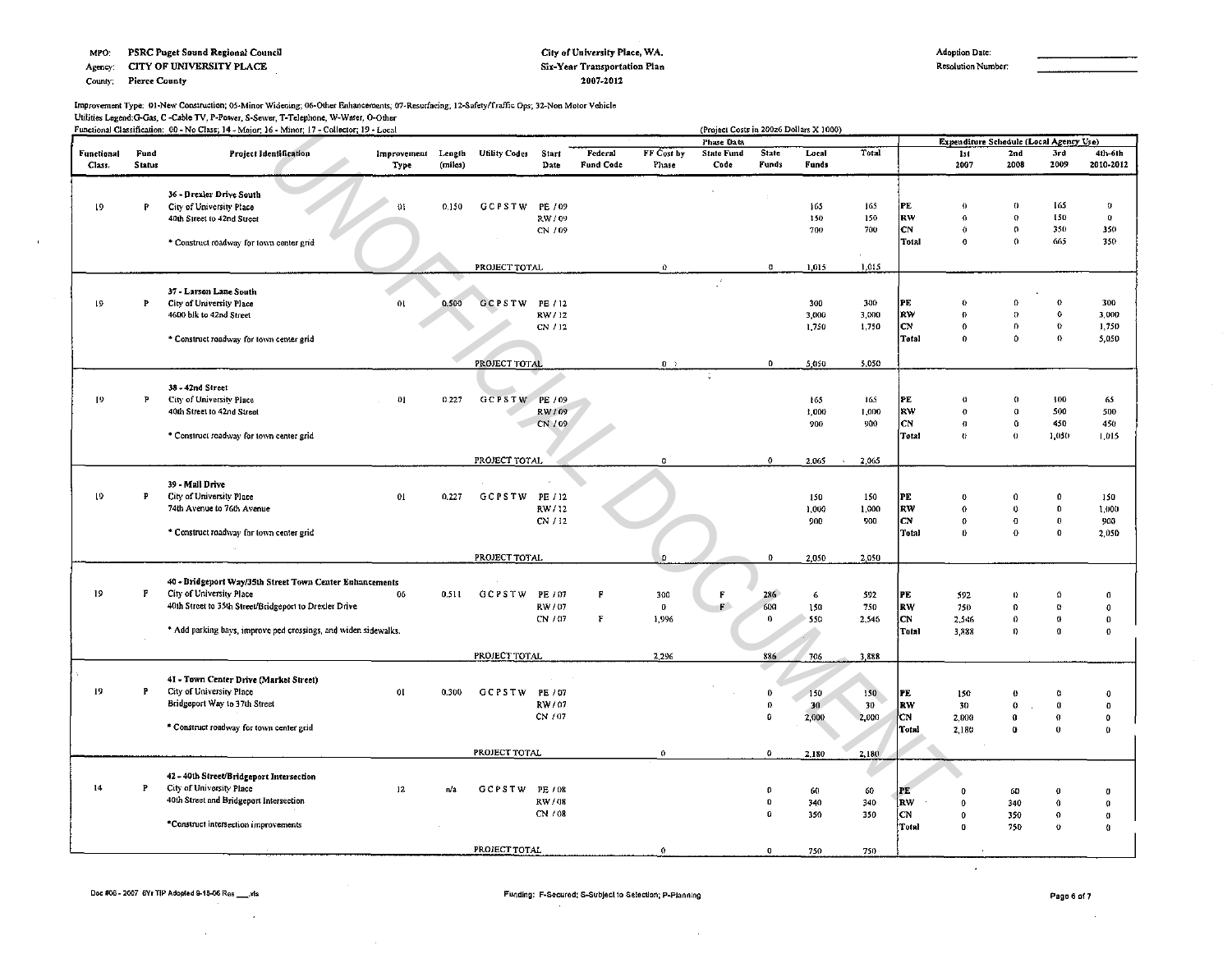**PSRC Puget Sound Regional Council** MPO:

**CITY OF UNIVERSITY PLACE** Agency:

**Pierce County** County:

÷.

#### City of University Place, WA. Six-Year Transportation Plan 2007-2012

Resolution Number.

Improvement Type: 01-New Construction; 05-Minor Widening; 06-Other Enhancements; 07-Resurfacing; 12-Safety/Traffic Ops; 32-Non Motor Vehicle Utilities Legend: G-Gas, C -Cable TV, P-Power, S-Sewer, T-Telephone, W-Water, O-Other

|                      |                       | Functional Classification: 00 - No Class; 14 - Major; 16 - Minor; 17 - Collector; 19 - Local                    |                     |                   |               |                  |                      |                     | (Project Costs in 200z6 Dollars X 1000) |                       |                      |           |                   |                                         |                     |             |                      |
|----------------------|-----------------------|-----------------------------------------------------------------------------------------------------------------|---------------------|-------------------|---------------|------------------|----------------------|---------------------|-----------------------------------------|-----------------------|----------------------|-----------|-------------------|-----------------------------------------|---------------------|-------------|----------------------|
|                      |                       |                                                                                                                 |                     |                   |               |                  |                      |                     | <b>Phase Data</b>                       |                       |                      |           |                   | Expenditure Schedule (Local Agency Use) |                     |             |                      |
| Functional<br>Class. | Fund<br><b>Status</b> | <b>Project Identification</b>                                                                                   | Improvement<br>Туте | Length<br>(miles) | Utility Codes | Start<br>Date    | Federal<br>Fund Code | FF Cost by<br>Phase | <b>State Fund</b><br>Code               | <b>State</b><br>Funds | Local<br>Funds       | Total     |                   | Ist<br>2007                             | 2nd<br>2008         | 3rd<br>2009 | 4th-6th<br>2010-2012 |
| t4                   | D                     | 43 - 27th Street/Bridgeport Intersection<br>City of University Place<br>27th Street and Bridgeport Intersection | 12                  | n/a               | <b>GCPSTW</b> | PE / 10<br>RW/10 |                      |                     |                                         |                       | 60<br>340            | 60<br>340 | IPE<br><b>IRW</b> | $^{\circ}$                              | $\Omega$            |             | 60<br>340            |
|                      |                       |                                                                                                                 |                     |                   |               | CN / 10          |                      |                     |                                         |                       | 350                  | 350       | <b>ICN</b>        | $\Omega$                                |                     |             | 350                  |
|                      |                       | *Construct intersection improvements                                                                            |                     |                   |               |                  |                      |                     |                                         |                       |                      |           | Total             | $\alpha$                                | Ω                   |             | 750                  |
|                      |                       |                                                                                                                 |                     |                   | PROJECT TOTAL |                  |                      | $\theta$            |                                         | 0                     | 750                  | 750       |                   |                                         |                     |             |                      |
|                      |                       | 44 - 40th Street/67th Avenue Intersection                                                                       |                     |                   |               |                  |                      |                     |                                         |                       |                      |           |                   |                                         |                     |             |                      |
| 16                   |                       | City of University Place                                                                                        | $12^{\circ}$        | n/a               | GCPSTW        | PE / 10          |                      |                     |                                         |                       | 60                   | 60        | PE                |                                         |                     |             | 60                   |
|                      |                       | 40th Street and 67th Avenue Intersection                                                                        |                     |                   |               | RW/10            |                      |                     |                                         |                       | 100                  | 100       | RW                |                                         | $\ddot{\mathbf{0}}$ |             | 100                  |
|                      |                       |                                                                                                                 |                     |                   |               | CN / 10          |                      |                     |                                         |                       | 340                  | 340       | <b>ICN</b>        |                                         | $\Omega$            |             | 340                  |
|                      |                       | *Construct intersection improvements                                                                            |                     |                   |               |                  |                      |                     |                                         |                       |                      |           | Total             | $\Omega$                                | $\mathbf{a}$        |             | 500                  |
|                      |                       |                                                                                                                 |                     |                   | PROJECT TOTAL |                  |                      | 0                   |                                         |                       | 500                  | 500       |                   |                                         |                     |             |                      |
|                      |                       | 45 - Cirque Drive/67th Avenue Intersection                                                                      |                     |                   |               |                  |                      |                     |                                         |                       |                      |           |                   |                                         |                     |             |                      |
| 16                   |                       | City of University Place                                                                                        | 12                  | n/a               | GCPSTW PE/10  |                  |                      |                     |                                         |                       | 60                   | 60        | <b>IPE</b>        |                                         |                     |             | 60                   |
|                      |                       | Cirque Drive and 67th Av enue Intersection                                                                      |                     |                   |               | RW / 10          |                      |                     |                                         |                       | 100                  | 100       | <b>RW</b>         | $\mathbf{0}$                            | $\mathbf{D}$        |             | 100                  |
|                      |                       |                                                                                                                 |                     |                   |               | CN/10            |                      |                     |                                         |                       | 340                  | 340       | <b>ICN</b>        |                                         |                     |             | 340                  |
|                      |                       | *Construct intersection improvements                                                                            |                     |                   |               |                  |                      |                     |                                         |                       |                      |           | Total             | $\theta$                                | $\Omega$            |             | 500                  |
|                      |                       |                                                                                                                 |                     |                   | PROJECT TOTAL |                  |                      |                     |                                         |                       | 500                  | 500       |                   |                                         |                     |             |                      |
|                      |                       |                                                                                                                 |                     |                   |               |                  |                      |                     |                                         |                       |                      | A. Politi |                   |                                         |                     |             | ambanan              |
|                      |                       | <b>GRAND TOTAL</b>                                                                                              |                     |                   |               |                  |                      | 16.947              |                                         |                       | 6,326 83,325 106,598 |           |                   | 11,678                                  |                     |             | 2,530 8,440 84,550   |

Page 7 of 7